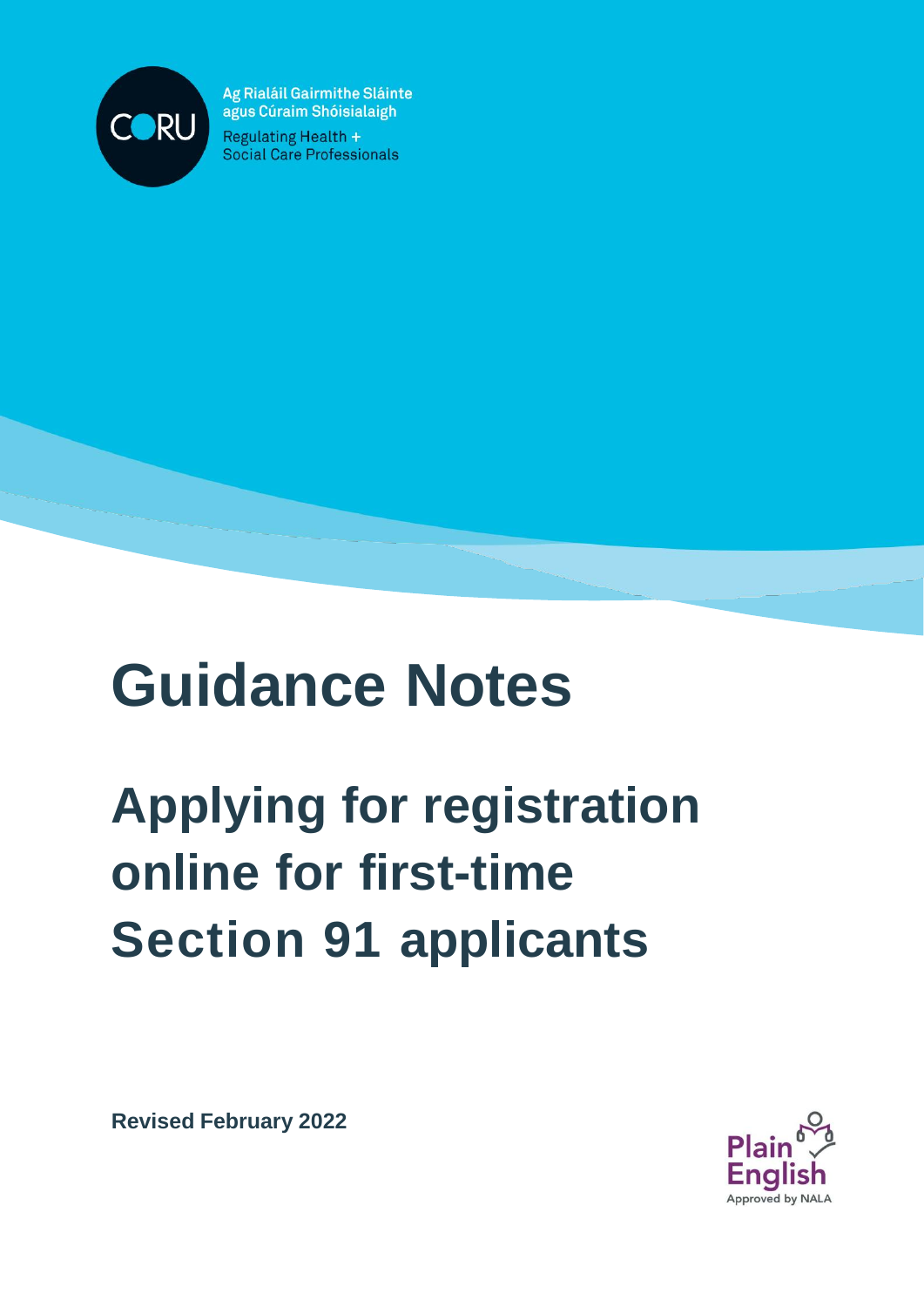# **Contents**

| 1.                     | <b>Read these guidelines carefully</b>                | 3              |
|------------------------|-------------------------------------------------------|----------------|
| 2.                     | <b>Guidelines for Section 91 applicants</b>           | 3              |
|                        | Sending us your documents                             | 3              |
| 3.                     | <b>Stages you must follow to register</b>             | 4              |
|                        | Applying for registration                             | $\overline{4}$ |
| 4.                     | <b>Supporting documents needed</b>                    | $\overline{7}$ |
|                        | Completing your application for registration          | 9              |
|                        | You must do the following                             | 9              |
|                        | Avoid doing the following                             | 10             |
| 5.                     | All applicants must include the following information | 12             |
|                        | <b>General information</b>                            | 12             |
|                        | Details of relevant memberships                       | 13             |
|                        | Answers to all 'fit and proper' questions             | 14             |
|                        | Spent convictions                                     | 15             |
|                        | Information about relevant health conditions          | 15             |
|                        | Vetting with the National Vetting Bureau              | 15             |
|                        | <b>Certificate of Criminal Clearance</b>              | 18             |
|                        | Paying the fee                                        | 19             |
|                        | What happens next?                                    | 20             |
|                        | Closure of incomplete applications                    | 20             |
| 6.                     | <b>Section 91 applicants</b>                          | 21             |
|                        | When can you apply                                    | 23             |
|                        | <b>Supporting documents</b>                           | 24             |
|                        | Proof of professional practice                        | 25             |
|                        | Private practice                                      | 26             |
|                        | Career history                                        | 29             |
| <b>Glossary</b>        |                                                       | 31             |
| <b>Useful contacts</b> |                                                       | 33             |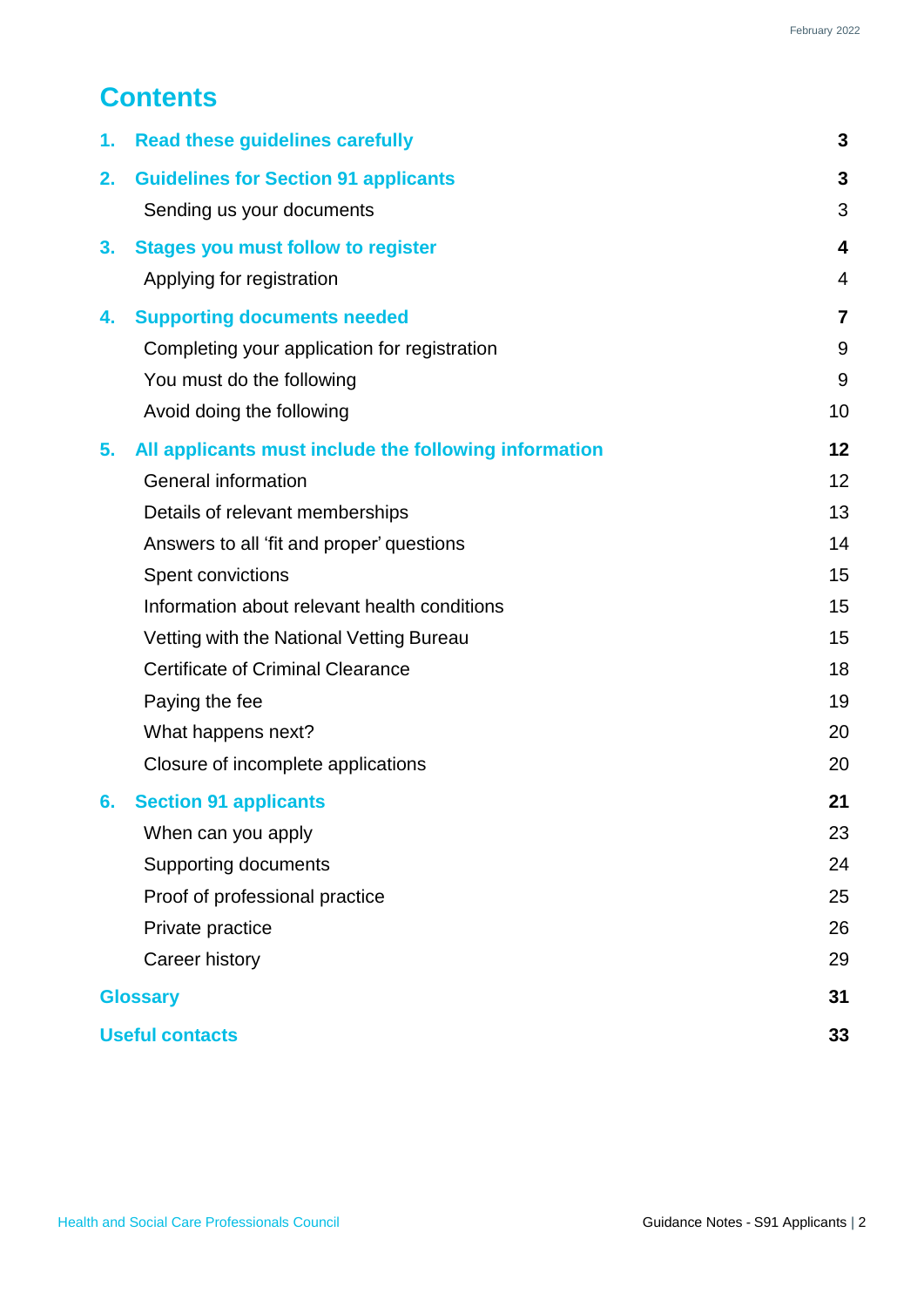# <span id="page-2-0"></span>**1. Read these guidelines carefully**

Please read these guidance notes carefully before completing the online application process. Take your time reading and know that it may take you longer than you think to get some information we need. This will all depend on your circumstances but if there is anything you do not understand, please contact us at:

- [registration@coru.ie](mailto:registration@coru.ie)
- phone 01 293 3160.

Please complete the online application before you apply for eVetting (explained on pages 15 to 17). You will need to send us supporting documents within 30 days of your online application.

# <span id="page-2-1"></span>**2. Guidelines for Section 91 applicants**

As a Section 91 applicant, you can apply to register with CORU under the Health and Social Care Professionals Act 2005 (as amended).

A Section 91 (S91) applicant is a person who during the 5-years before the opening of the register has been practising their profession in the Republic of Ireland for at least 2 years.

### <span id="page-2-2"></span>**Sending us your documents**

Download the relevant forms and the application cover page. The cover page will have your unique application reference number. We tell you about relevant documents on page 24.

Complete the forms and the cover page and email them to: [registration@coru.ie.](mailto:registration@coru.ie)

#### **Please note: voluntary removal**

If you were removed voluntarily from the register and want to return to the register in the Republic of Ireland, please do not apply online. Please refer to the Restoration requirements on the website at<http://www.coru.ie/>

#### **Removal for non-payment of fees**

If you were removed from the register for non-payment of fees and want to return to the register in the Republic of Ireland, please contact us at:

- [registration@coru.ie](mailto:registration@coru.ie) or
- phone 01 293 3160.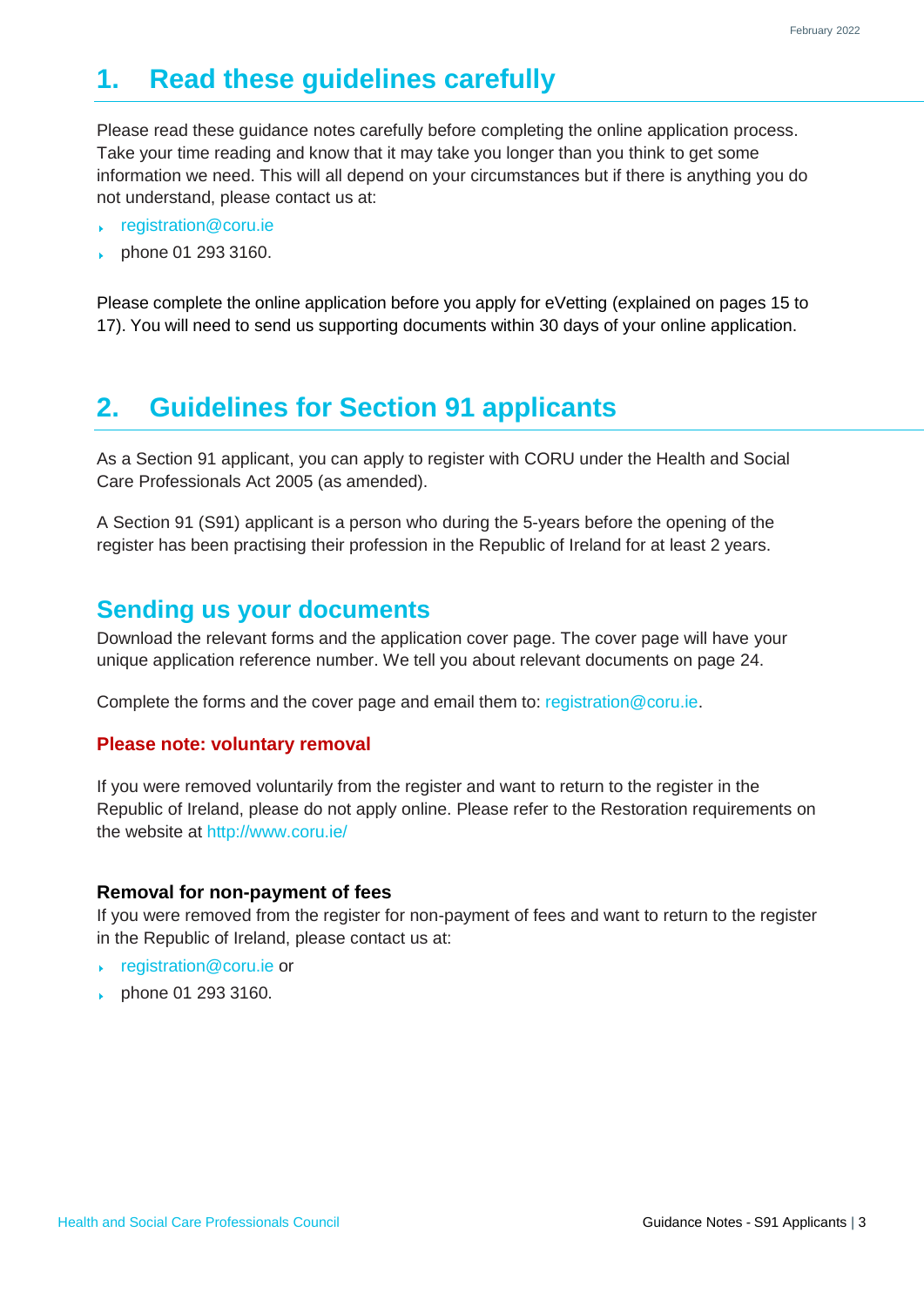# <span id="page-3-0"></span>**3. Stages you must follow to register**

# <span id="page-3-1"></span>**Applying for registration**

Below you can see the web page where you apply to register with CORU. To apply you need to complete three stages. To save time and delays, please read about these stages carefully. We describe these on the next page. To visit the webpage below please click the following link:

Apply for [Registration](https://system.coru.ie/index.php/interfaces/Registration) [\(https://system.coru.ie/index.php/interfaces/Registration\)](https://system.coru.ie/index.php/interfaces/Registration)

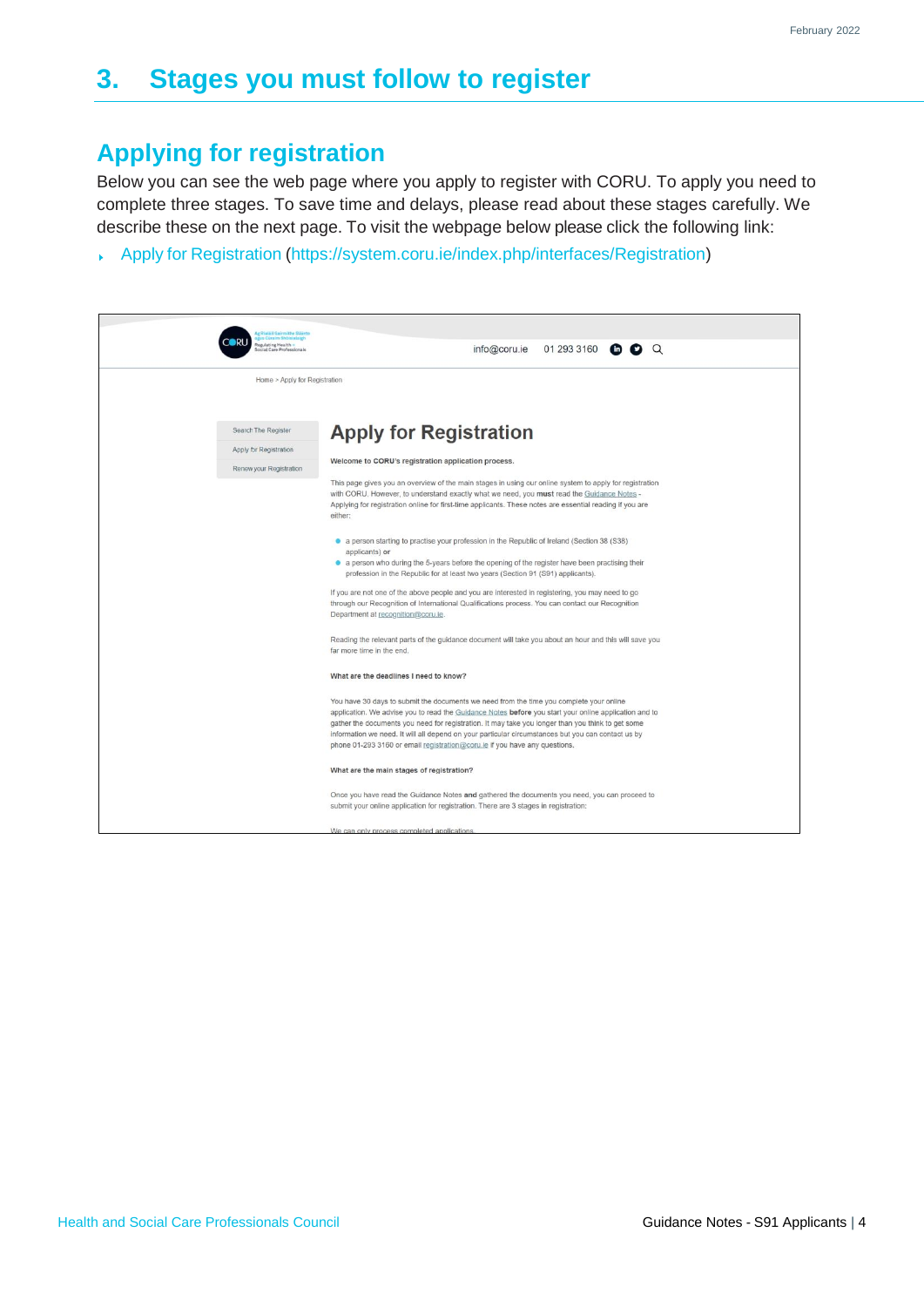#### **Stage 1: create user account**

Create and complete a user account online (if you don't already have one) and then fill in your details. These will include:

- $\rightarrow$  personal details
- $\sqrt{ }$  qualifications
- career history (if relevant)
- **regulatory or professional membership (if relevant)**
- $\sqrt{\ }$  fit and proper questions (see page 14)
- payment of the correct fee (find fees online).

When you finish the online process, you can view, print and save a PDF report of the details.

#### **Stage 2: print out and fill in forms**

You will need to print and fill out the **additional forms** at the end of the online process.These include:

- **an [application](https://www.coru.ie/files-registration/s91-cover-page.pdf) cover page (S91)** <https://www.coru.ie/files-registration/s91-cover-page.pdf>
- **eVetting [invitation](https://coru.ie/files-registration/coru-evetting-invitation-form.pdf) form** <https://coru.ie/files-registration/coru-evetting-invitation-form.pdf>
- **statutory declaration about your registration (see glossary)** <https://coru.ie/files-registration/statutory-declaration.pdf>
- **proof of [professional](https://coru.ie/files-registration/proof-of-professional-employment-form.pdf) practice form (if applicable).** <https://coru.ie/files-registration/proof-of-professional-employment-form.pdf>

#### **Stage 3: email additional forms and certified copies of other documents**

#### **Certified copies**

You **must email** the additional forms and certified copies of any necessary supporting documents to CORU. Certified copies are copies of original documents that have been formally checked and stamped by a certifier like:

- a practising solicitor
- a Commissioner for Oaths
- a Peace Commissioner, or
- a Notary Public

You need to **email** these to us.

We list the supporting documents we need on pages 7 and 8. We do not accept or return originals sent to us by regular post. Therefore, please send us **copies** of all documents and certify the ones requested. You may have to **pay** to get copies certified.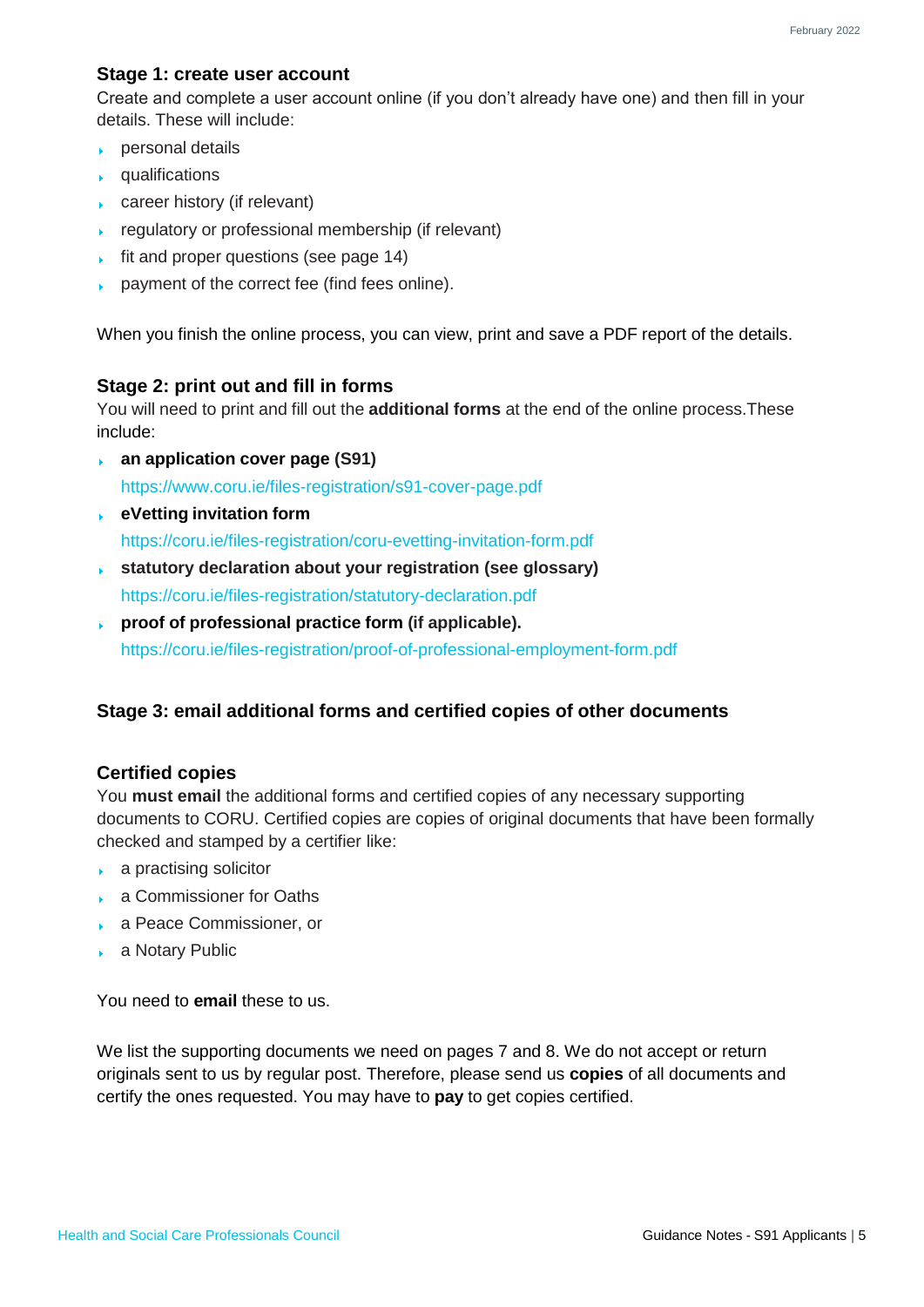#### **Please note**

We cannot process your application until you send us all your forms and certified supporting documents. We need to get all documents we ask for 30 days after you complete the three stages of the process.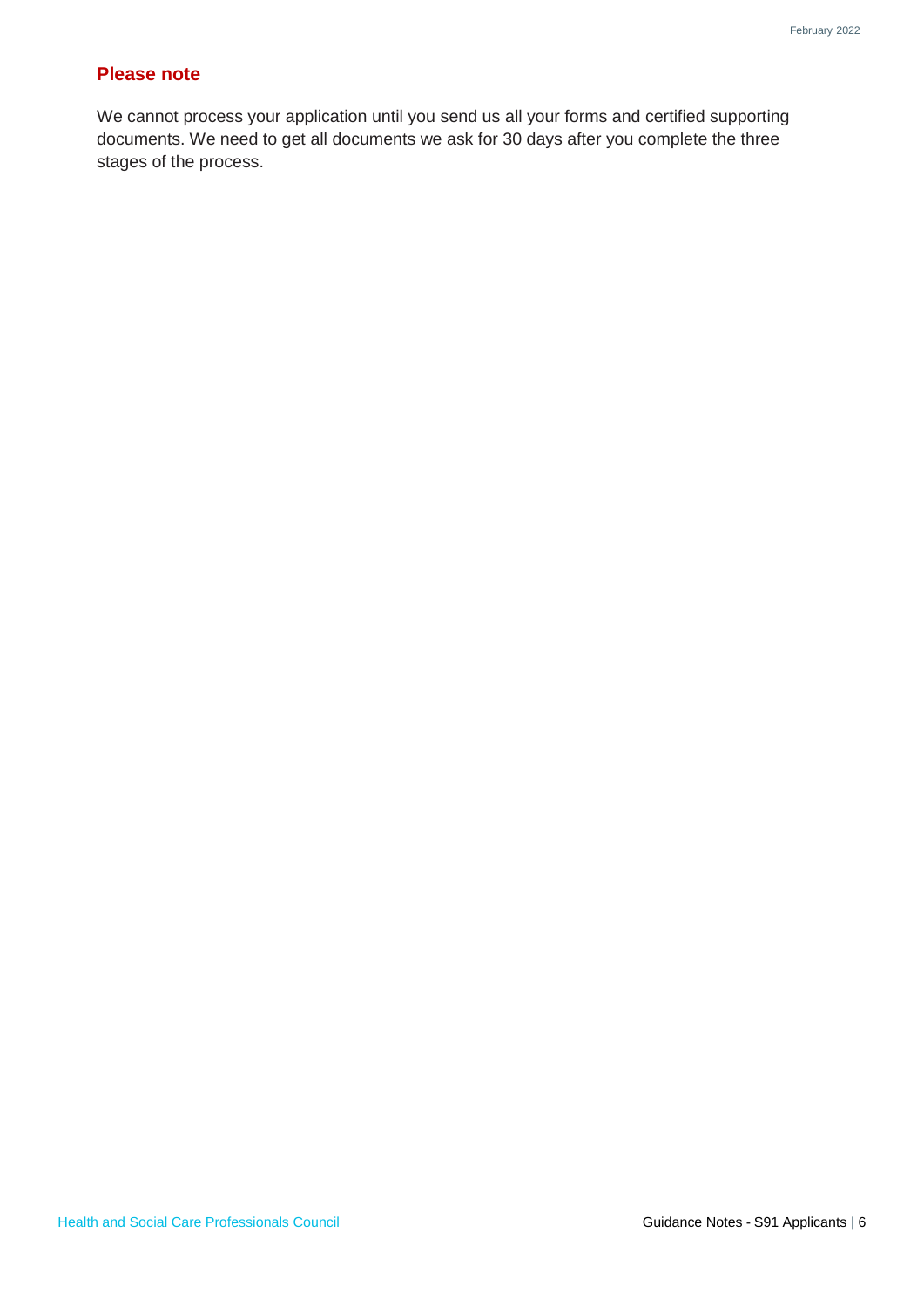# <span id="page-6-0"></span>**4. Supporting documents needed**

#### **Proof of identity**

To prove your identity, you must email us a certified copy of **one** of the following documents:

- passport
- **driving licence**, or
- Public Services Card.

#### **If emailing a copy of your passport**

You must provide a **certified** copy of the photo page of your passport.

#### **If emailing a copy of your driving licence**

You must provide a **certified** copy of the photo side of the new Irish Driving Licence Card. For security reasons we cannot accept certified copies of driving licences issued before January 2013.

#### **If emailing a copy of your Public Services Card**

You must provide a **certified** copy of your Public Services Card as issued by The Department of Social Protection (copy **front and back** of the card).

#### **Reminder**

If you have changed your name, you must provide a certified copy of evidence of change of name. Please refer to the previous page for more information.

#### **Photographic identification**

You must provide **two** passport-size photographs. Please email in your passport photos as attachments in JPG or PNG formats. The photographs must:

- **be identical**
- be no more than six months' old
- be at least 35mm x 45mm in size and no more than 38mm x 50mm
- show a close up of your face and the top of your shoulders. ¥.

#### **Statutory Declaration**

The Statutory Declaration document must be certified (see page 5) before you sending it to us. You must print and complete this form at the end of the online process.

#### **Stick to the deadline**

Make sure that your statutory declaration is dated **within six months** of the date of your application.

#### **Translation of documents**

You must submit certified copies of all documents in English or Irish. If the documents are in other languages, you must submit **certified copies** of an English language translation. This must have been issued and officially stamped by an official translator.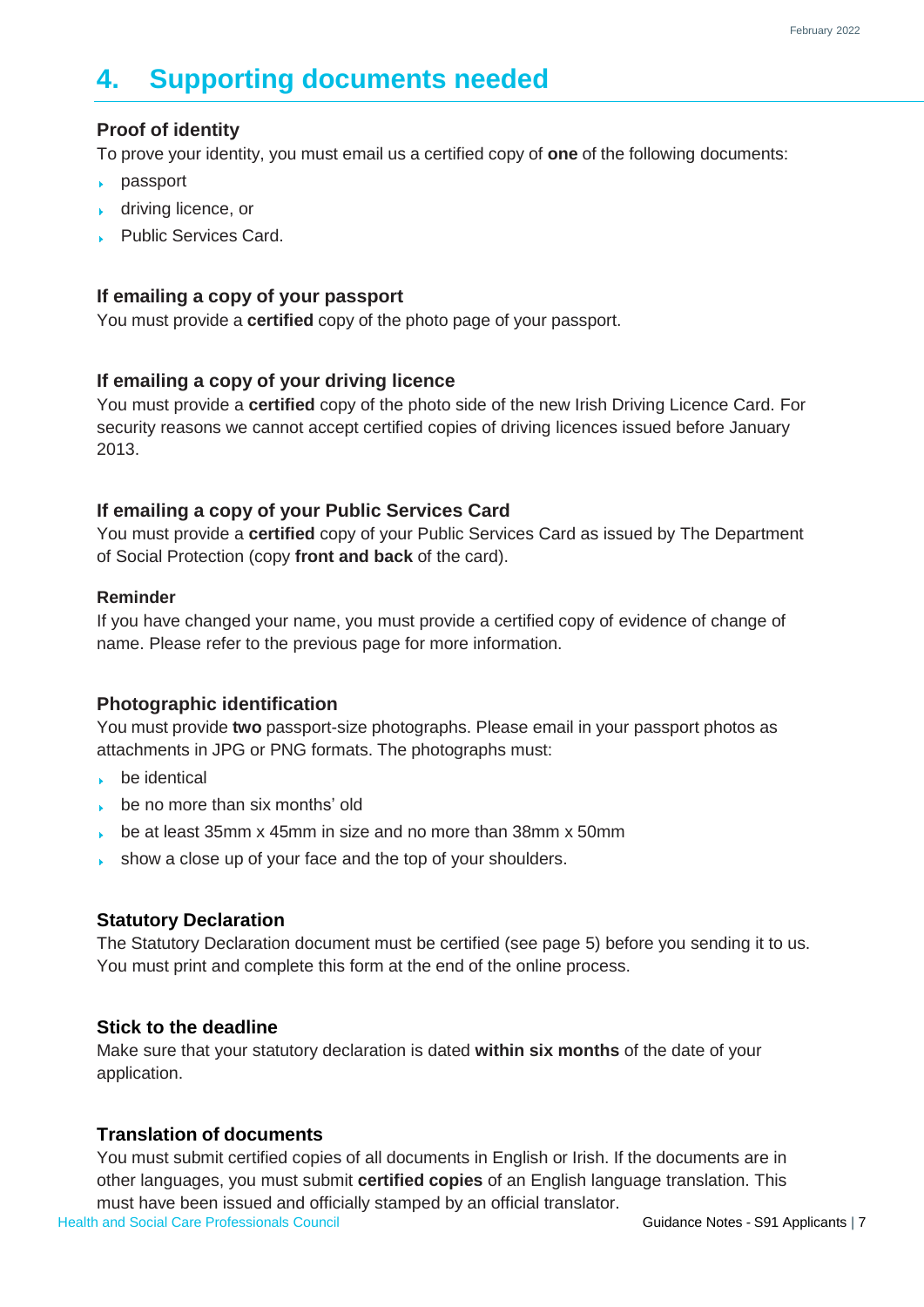You **must include** the name and address of the translator so that we can verify the translation. (Contact your Embassy or Consulate for names and contact details of official translators for your language.)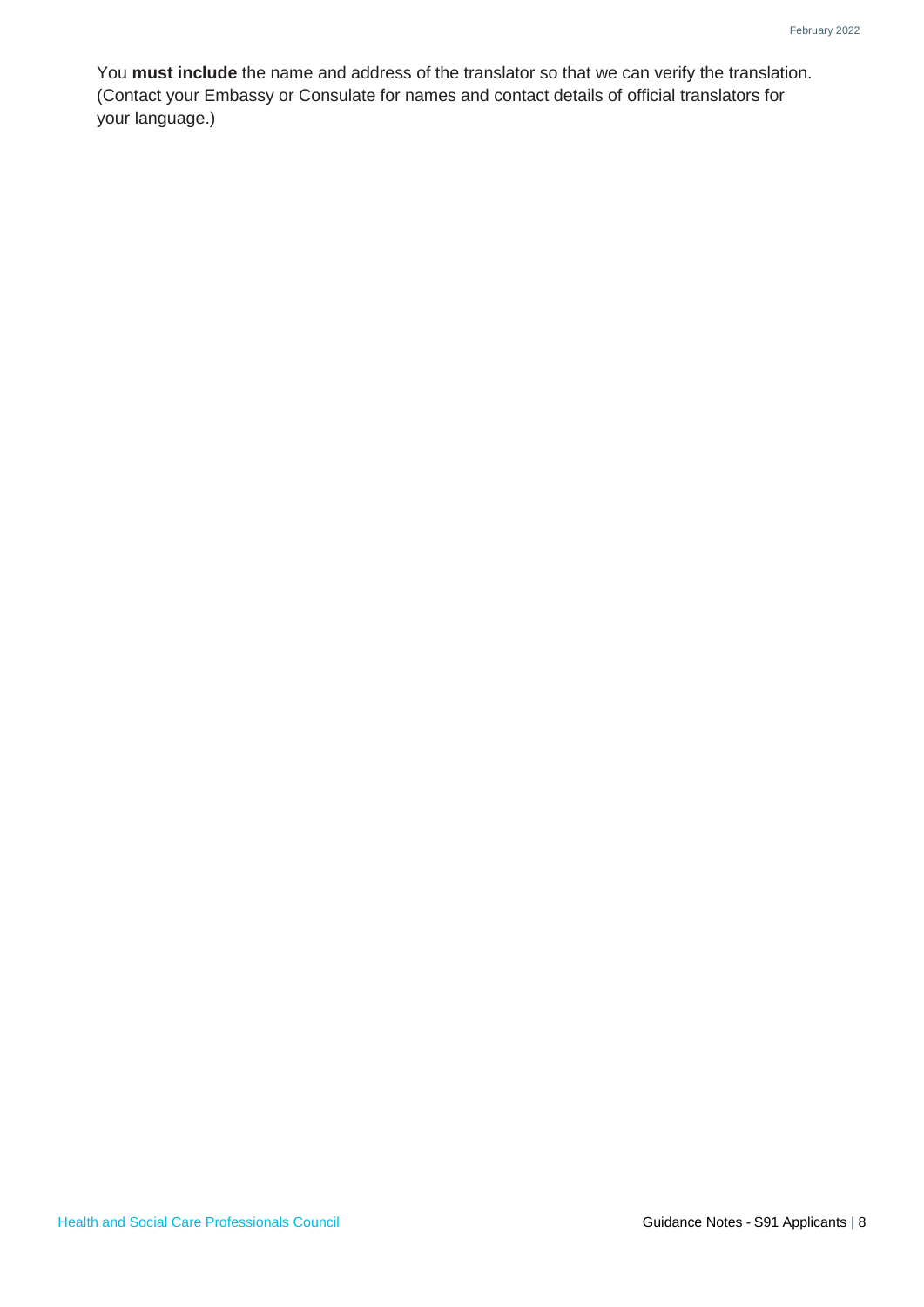# <span id="page-8-1"></span><span id="page-8-0"></span>**Completing your application for registration**

# **You must do the following**

#### **Fully complete online application**

You must complete the online application process and answer all questions fully. Print, review and sign the application cover page which will be available at the end of the online process. This page includes a checklist for you.

#### **Send us everything we need**

Check the sections later on to see which documents apply to you as an S91 applicant. You must email us **all** the completed forms and certified copies we need. Please make sure you have signed all the declarations.

#### **Complete application in <sup>a</sup> certain order**

- 1. Complete the online application process.
- 2. Pay the application fee of €100.
- 3. Email us copies of supporting documents we ask for.
- 4. Apply for eVetting online.

#### **Pay the application fee**

We will not process your application without the fee (see above). Please note that your application fee is separate from the annual renewal fee.

## **Keep us informed**

Tell us immediately about any matter likely to affect your registration application and your ability to perform your professional duties.

#### **Keep copies**

Keep a copy of all the material you send for your own records. You will also be able to download, print or save a PDF report of the details you submit online.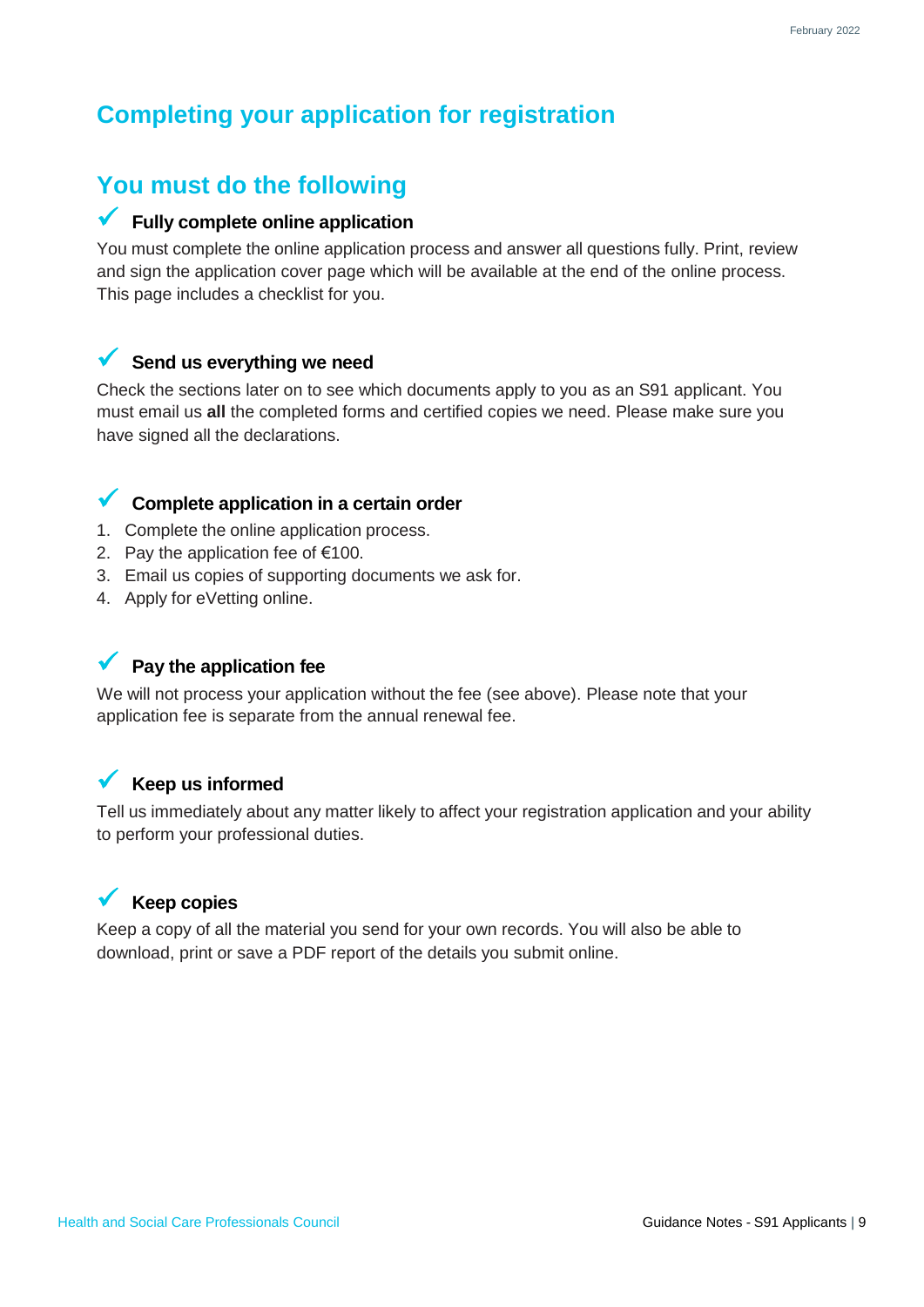# <span id="page-9-0"></span>**Avoid doing the following**

#### **Do not send original documents**

Do not send original documents unless we ask for them as we cannot return them. Instead, please send certified copies of documents (see page 5 to learn how to certify documents).

#### **Do not lie**

Do not claim you are registered with a Registration Board if you are not.

#### **Do not assume your registration will be successful**

We will not accept liability for any loss or expense that you experience if your application is not approved.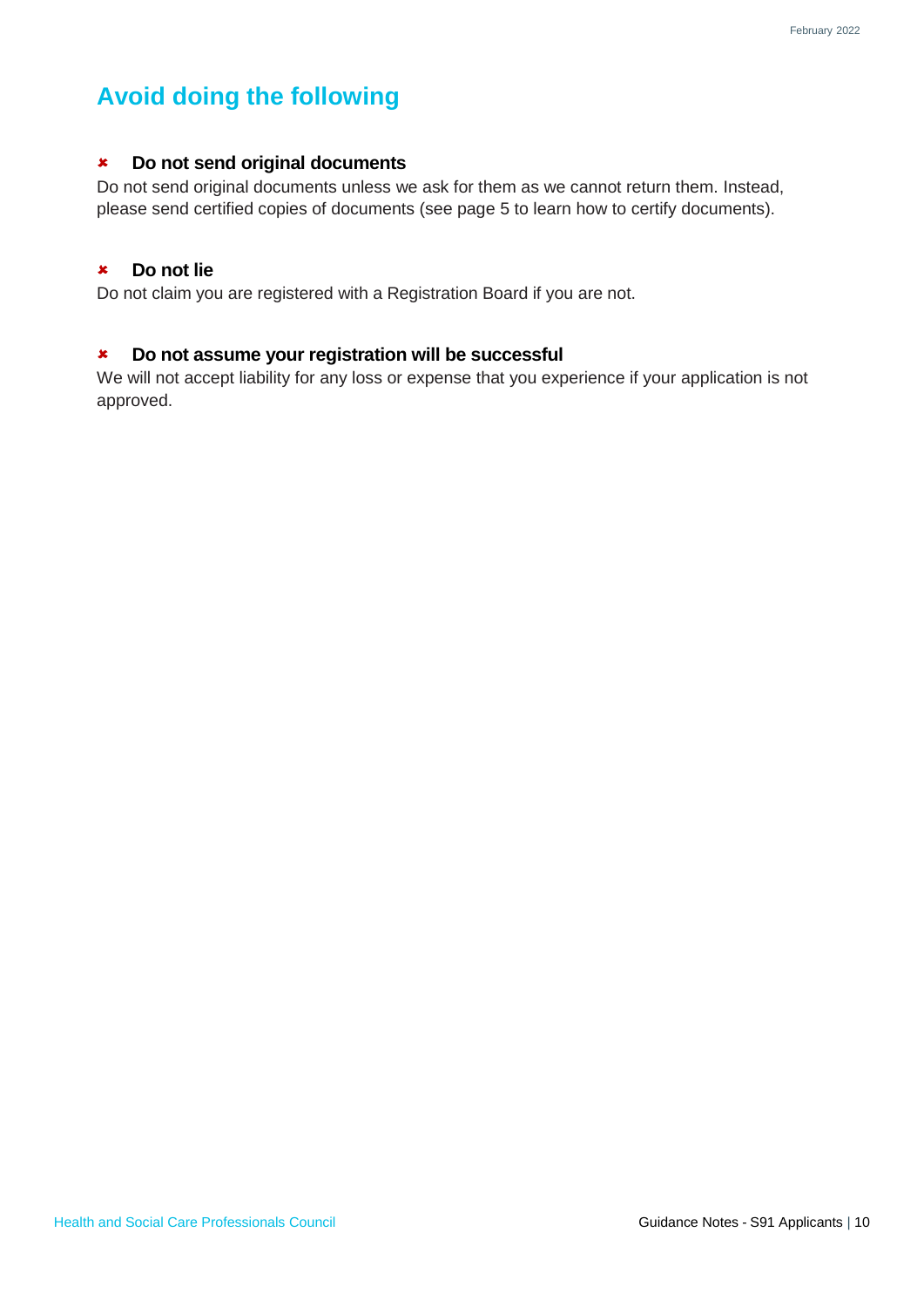#### **Please note**

- We will not accept liability (responsibility) for documents that we return to you.
- We will check all your information and documents.
- We have the right to ask you to confirm or check anything in your application.
- $\overline{\phantom{a}}$  The Registration Board may verify, or ask you to verify, any information as part of your application.
- We aim to acknowledge receipt of your cover sheet and supporting documents within seven days.
- If you have not heard from us within seven days, please contact us.
- The Board may ask you to supply more information. j.
- Please fill out your personal details on the online system (see sample below). $\mathbf{F}^{\mathrm{max}}$

| Ag Rialáil Gairmithe Sláinte                                                 |                                                                                                                                  |
|------------------------------------------------------------------------------|----------------------------------------------------------------------------------------------------------------------------------|
| agus Cúraim Shóisialaigh<br>Regulating Health +<br>Social Care Professionals | 01 293 3160 $\bullet$<br>info@coru.ie<br>Q                                                                                       |
| Home > Personal Details                                                      |                                                                                                                                  |
|                                                                              |                                                                                                                                  |
| Logout                                                                       | <b>Personal Details</b>                                                                                                          |
| Download documents                                                           |                                                                                                                                  |
| <b>Guidance Notes</b>                                                        |                                                                                                                                  |
|                                                                              | All fields in the application form marked with an asterisk * are mandatory. Please use Proper Case<br>when completing this form. |
|                                                                              | Page 1 of 9                                                                                                                      |
|                                                                              | 10%<br>Title *                                                                                                                   |
|                                                                              | $\checkmark$                                                                                                                     |
|                                                                              | First Name(s)*                                                                                                                   |
|                                                                              | Last Name(s) *                                                                                                                   |
|                                                                              |                                                                                                                                  |
|                                                                              | Previous Name                                                                                                                    |
|                                                                              |                                                                                                                                  |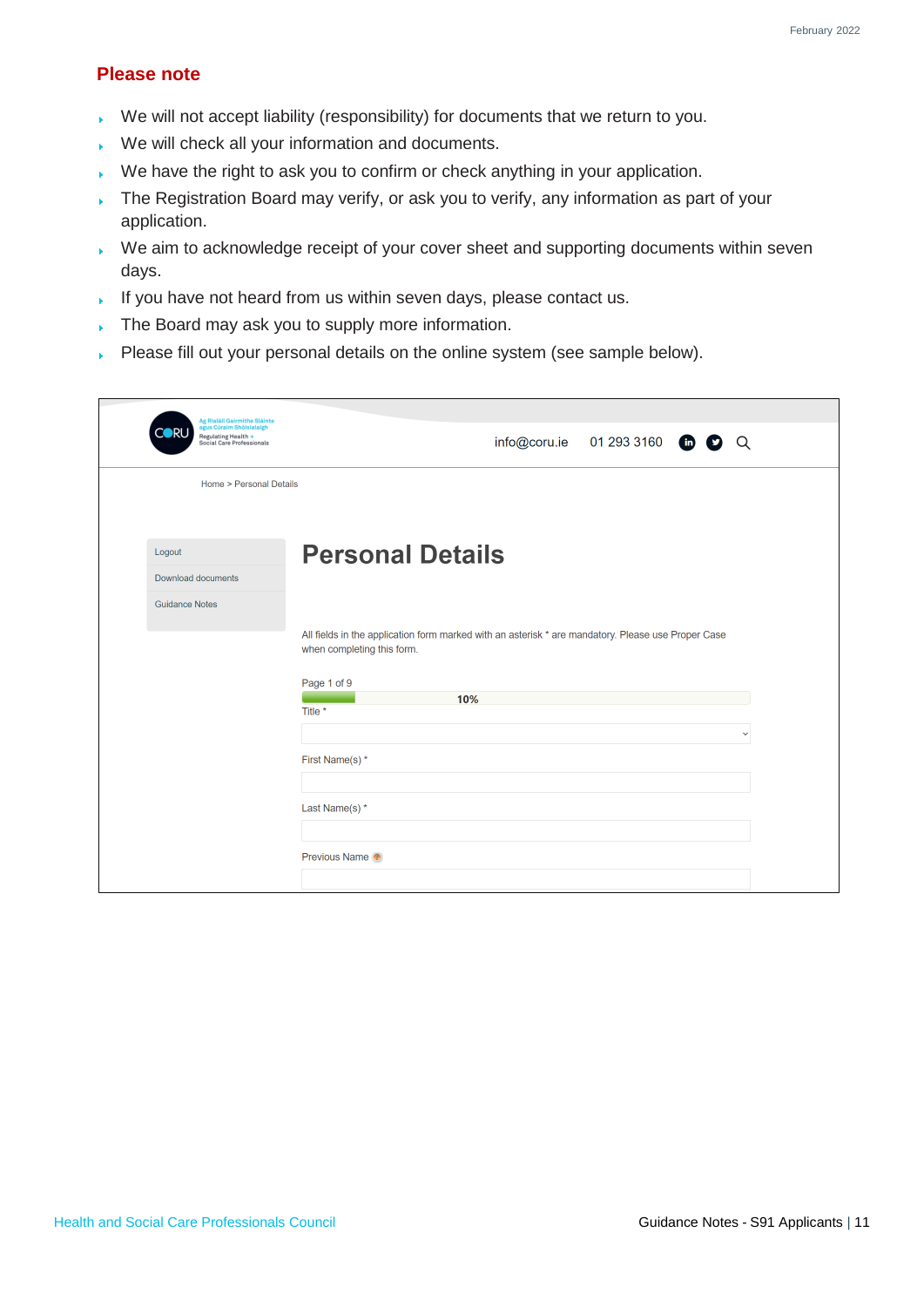# <span id="page-11-1"></span><span id="page-11-0"></span>**5. All applicants must include the following information**

## **General information**

#### **Previous name(s)**

If you have legally changed your name, (for example, following marriage), you must give us your previous name and a **certified** copy of the relevant document (like a marriage certificate).

If you change your name in the future, you must complete the change of name request form and email it to us:

<https://coru.ie/files-registration/change-of-name-form.pdf>

#### **Professional name**

This is the name you normally use and you are normally known as in work. This is the name that will appear on your Certificate of Registration and on the Register.

#### **PPS Number (for applicants resident in Ireland only)**

This stands for Personal Public Service Number. Your PPS Number is your unique reference number for all transactions with government departments and other public bodies like the:

- Revenue Commissioners k.
- Health Services Executive (HSE) k.
- Department of Social Protection.

If you do not have a PPS Number or cannot find it, contact your local social welfare office. The PPS Number used to be called the (P)RSI Number. By law, we have the right to ask you for this number. Please note it may take a number of weeks to receive your PPS Number.

#### **Home address**

We need your main home address so that we can write to you. We will not publish your home address on the Register where the public can see it.

We will **only** correspond with you, not with an agency. If you give an agency address, we will return your application.

#### **Change of home address**

If you change your home address during the application process or at any future point, you must write and tell us. By law, you must inform us of this type of change.

#### **Personal email address**

We strongly recommend that you give us a personal email address. We email correspondence about your application and any later communications including renewal notifications.

You will use this email address to access the online renewal system and if you need to update your personal or employment details.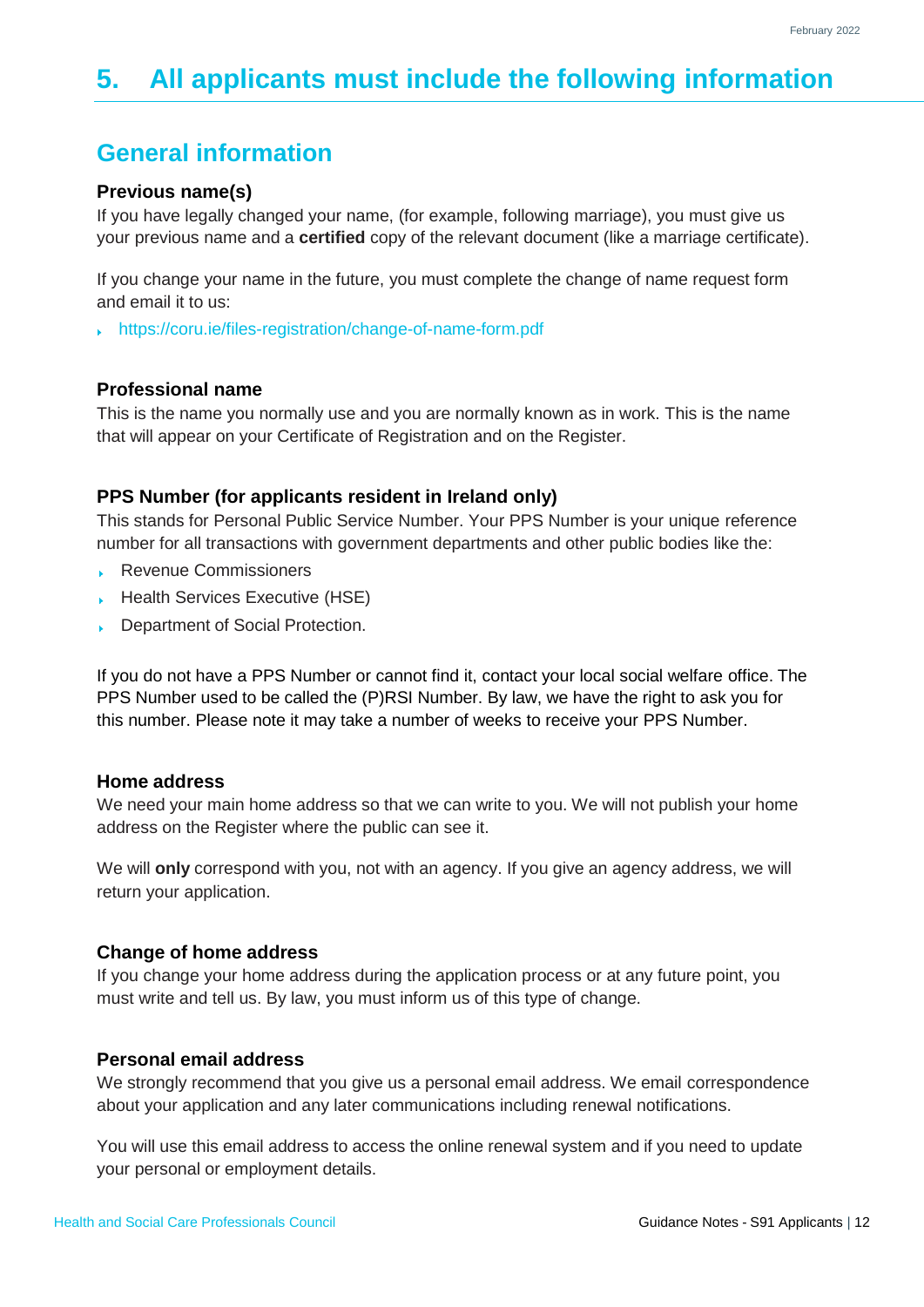#### **Work contact details**

The work address you give us should be for your main place of work. Our Register will show the county or postal code where you practise. The public **will** be able to see this.

#### **Change of work address**

If you change your work address during the application process or at any future point, you **must** write and tell us. By law, you must inform us of this type of change.

# <span id="page-12-0"></span>**Details of relevant memberships**

You must fill out the details of your memberships of your regulatory or professional body, or both, on the online system.

#### **Regulatory body membership**

We have the right to contact the regulator to verify the information you have given us.

We may also look for 'Certificates of Good Professional Standing' on your behalf from regulators with whom you have been registered.

The Certificate of Good Standing will show at the time of issue:

- your current registration status with the regulator
- your registration history (like the date when you first registered with them)
- $\rightarrow$  whether you have been the subject of any restrictions (like having conditions imposed on your practice or having your registration suspended or revoked).

#### **Professional body membership**

Please give details of all professional bodies of which you are a member. The Registration Board may contact the professional body to confirm your membership and good standing.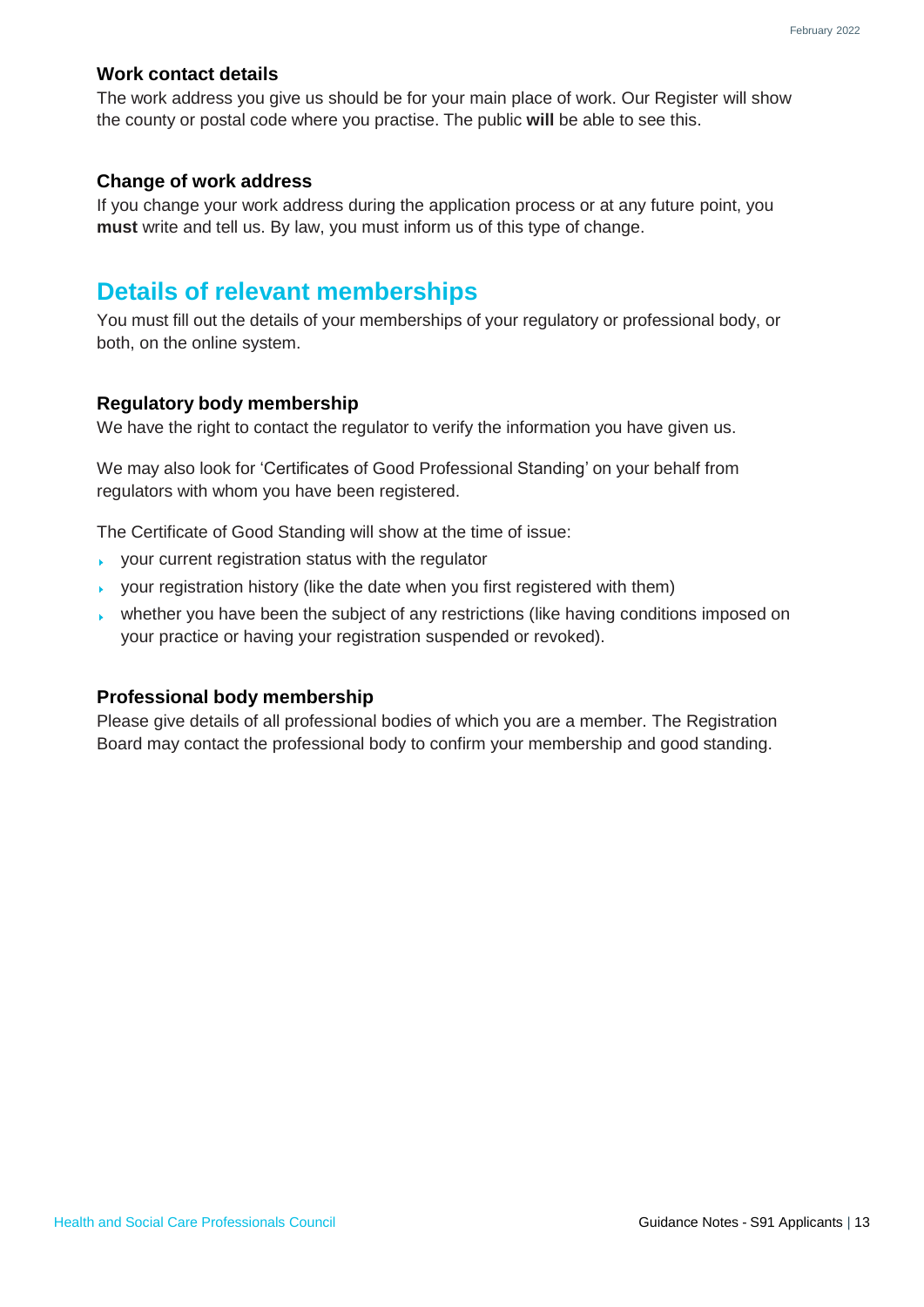# <span id="page-13-0"></span>**Answers to all 'fit and proper' questions**

You must answer all 15 fit-and-proper questions on the online system.

#### **Fit and proper for the profession**

By law, before we can enter your name on the Register for your profession, you must satisfy the Registration Board that you are a fit and proper person to engage in the practise of the profession.

This includes showing that you are of good character and of good physical and mental health.

#### **Tell us about (disclose) material matters**

In the Statutory Declaration document, you must make a number of disclosures about your qualification, registration and practise. These will include:

any 'material matter' that has occurred that requires you to make a disclosure.  $\mathbf{F}^{\text{max}}$ 

This means you must tell us information about any situations listed below that happened:

- **in this State, or**
- outside it*.*

A 'material matter' means any regulatory proceedings within the State or another jurisdiction that have resulted in<sup>1</sup>:

- $\bullet$  the imposition of conditions, suspension, cancellation of registration, or
- $\bullet$  the refusal to grant registration, or
- a) conviction triable on indictment (other than a spent conviction see note below) k.

#### **or**

 $\bullet$  b) conviction outside the State for an offence consisting of acts or omissions that, if done or made in the State, would constitute an offence triable on indictment in Ireland or another jurisdiction. 2

If you are unsure whether or not you have been convicted of an offence which is triable on indictment in Ireland (or would be if the offence had been committed here), you should take legal advice. **If you do not disclose (tell us about) a conviction which you should have disclosed, you may be prosecuted.**

<sup>1</sup> Source of this definition: Section 3 of the Health and Social Care Professionals Act 2005(as amended).

<sup>2</sup> If you are unsure whether you have been convicted of an offence which is triable on indictment in Ireland (or would be if the offence had been committed here), you should take legal advice.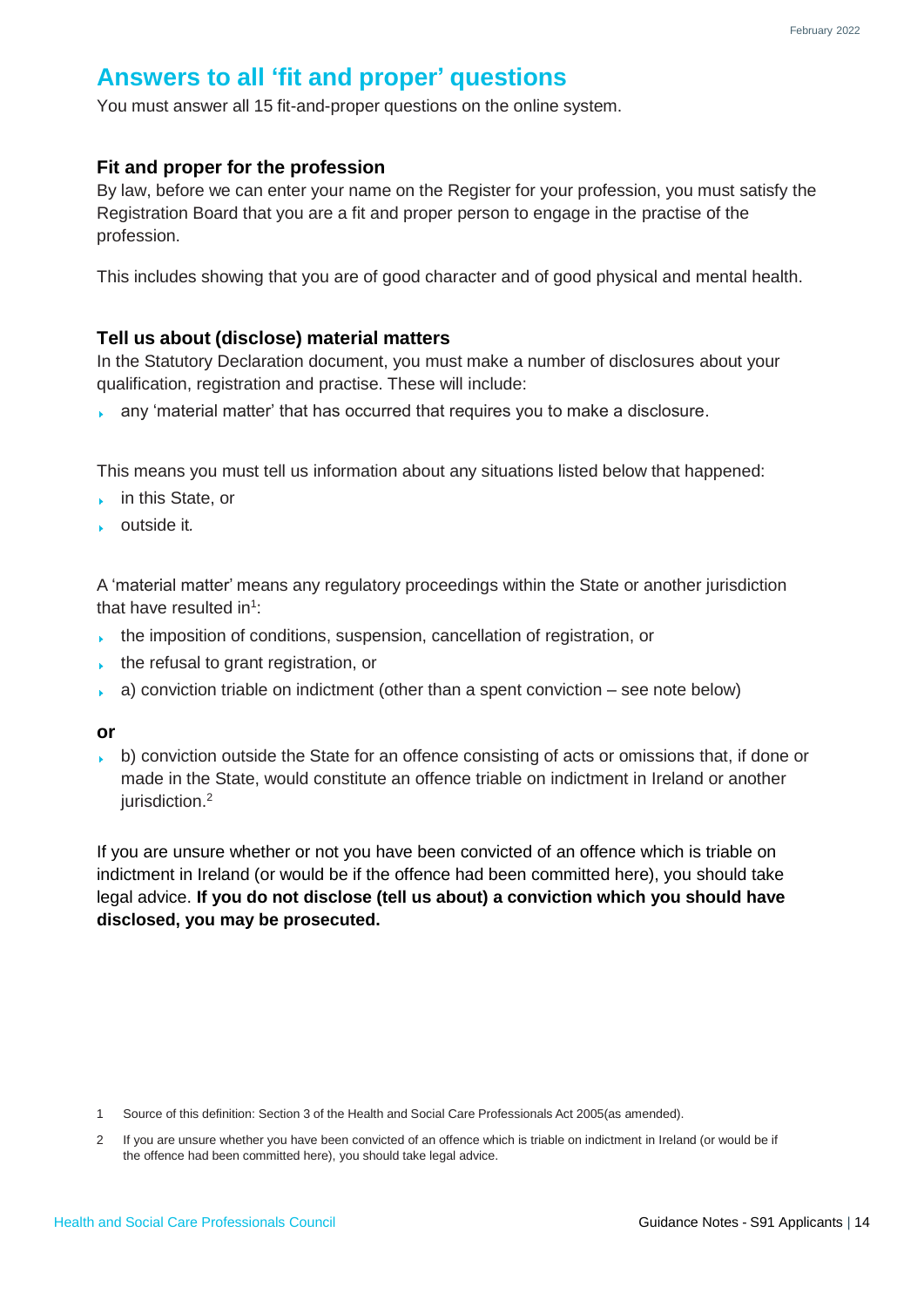## <span id="page-14-0"></span>**Spent convictions**

You do **not** have to disclose convictions which are spent convictions. Spent convictions are complex, and we **strongly advise** you to get legal advice in relation to spent convictions. The meaning of spent convictions is set out in **Section 5 of the Criminal Justice (Spent Convictions) Act 2016.**

#### **Please note**

As detailed in Section 45 of the Health and Social Care Professionals Act 2005 (as amended) (the "Act"), you must notify the Registration Board "as soon as practicable" of any relevant issues that may impact your registration. If you make a false declaration, it is an offence under the Act and may result in a complaint being made against you.

You must provide additional information where required in the Fit-and-Proper section of your application.

## <span id="page-14-1"></span>**Information about relevant health conditions**

You must disclose (tell us) whether or not you have a relevant medical disability.

If you have (or have had in the past) a physical or mental health condition that may affect your ability to practise the profession for which you seek registration, you must give full details.

If you answer 'yes' to any of the questions, it does not necessarily mean you are ineligible to register. It is an opportunity for you to show how you manage your health issues, and how this enables you to provide safe service to service users.

However, if you fail to give us relevant and accurate information, it **will** affect your application for registration.

**If you have declared a health condition, we advise you to give us a letter from your treating medical professional for the attention of the board.**

# <span id="page-14-2"></span>**Vetting with the National Vetting Bureau**

All applicants must complete the eVetting process with the National Vetting Bureau ("**NVB**"). It is a requirement of registration. Follow the seven steps to do this on the next two pages.

Our disclosure policy means that the person in CORU who has Garda authorisation may disclose certain details to the Registration Board. These include details of convictions, or prosecutions, or both, successful or not, pending or completed, in the State or elsewhere.

#### **See table on the next two pages which show you the key stages in the eVetting process.**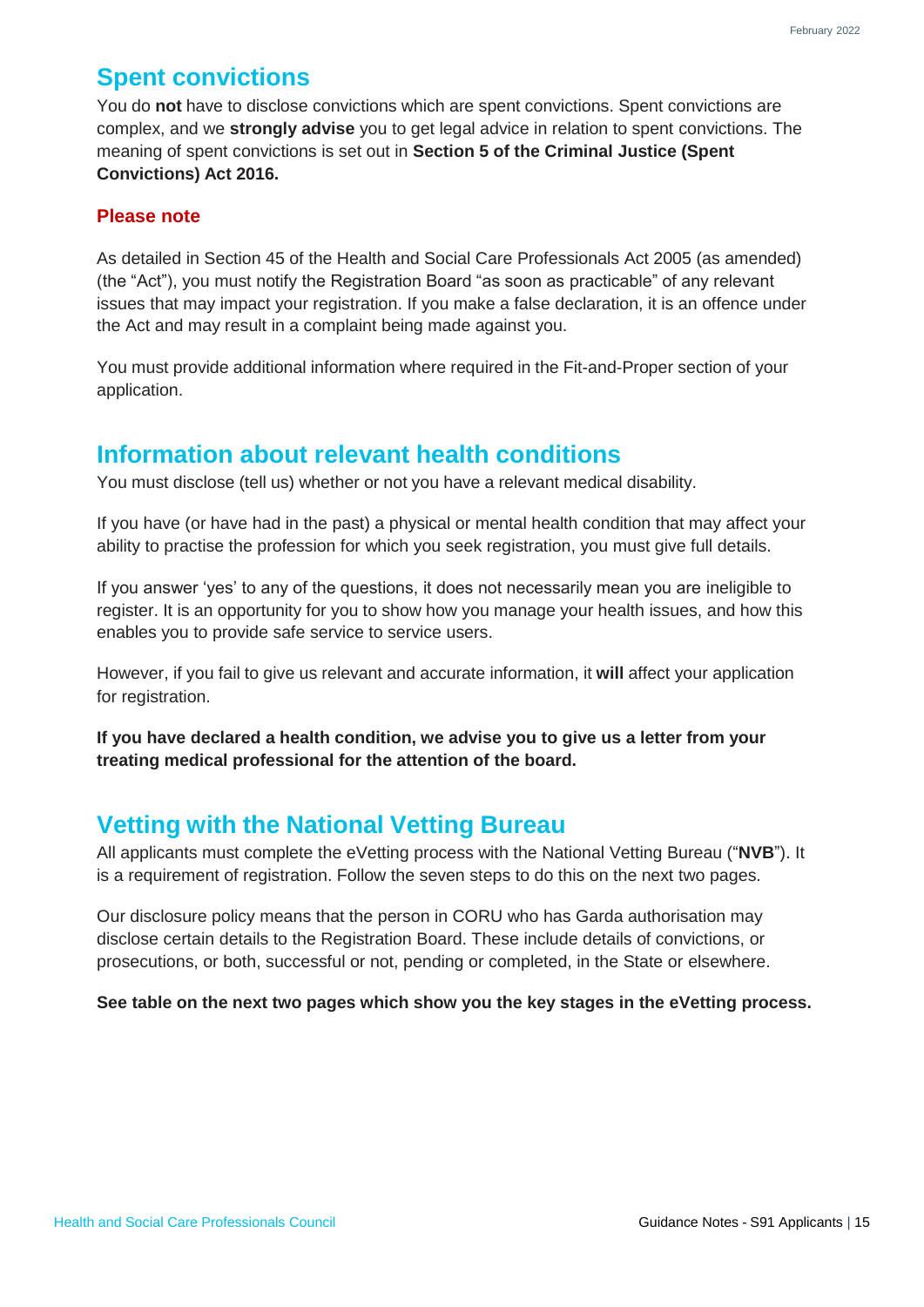## **Key steps in the eVetting process for applicants**

#### **1. Download eVetting Invitation Form (NVB1) from CORU website.**

You can do this at the end of the online process directly from our website.

#### **2. Complete eVetting Invitation Form.**

You may complete the eVetting Invitation Form:

- electronically in Acrobat Reader on a computer, or
- by hand.

You must sign it by hand and date it (using a ball point pen). You can send an electronic copy of the scanned form, including the signature and date, as an email attachment.

#### **3. Attach proof of identity and current address to completed form.**

You must provide a copy of:

- your photo ID, and
- a document which confirms your current address.

Attach these to your completed eVetting Invitation Form. You may also need to provide your certificate of marriage/change of name.

#### **Acceptable forms of ID**

- Photo page of your driving licence (issued from 2013 onwards).
- Photo page of your current passport.
- Photocopy of Public Services Card (both sides) or National Identity/Age Card.

#### **Acceptable forms for proof of current address**

- Recent utility bill (gas, phone, broadband or electricity) not more than 6 months' old.
- Statement of results or correspondence from your college, university or [SUSI](https://susi.ie/) [\(https://susi.ie/\)](https://susi.ie/)
- Bank, building society, credit card or credit union statement.
- Document from a state agency showing your current address (P60, P45).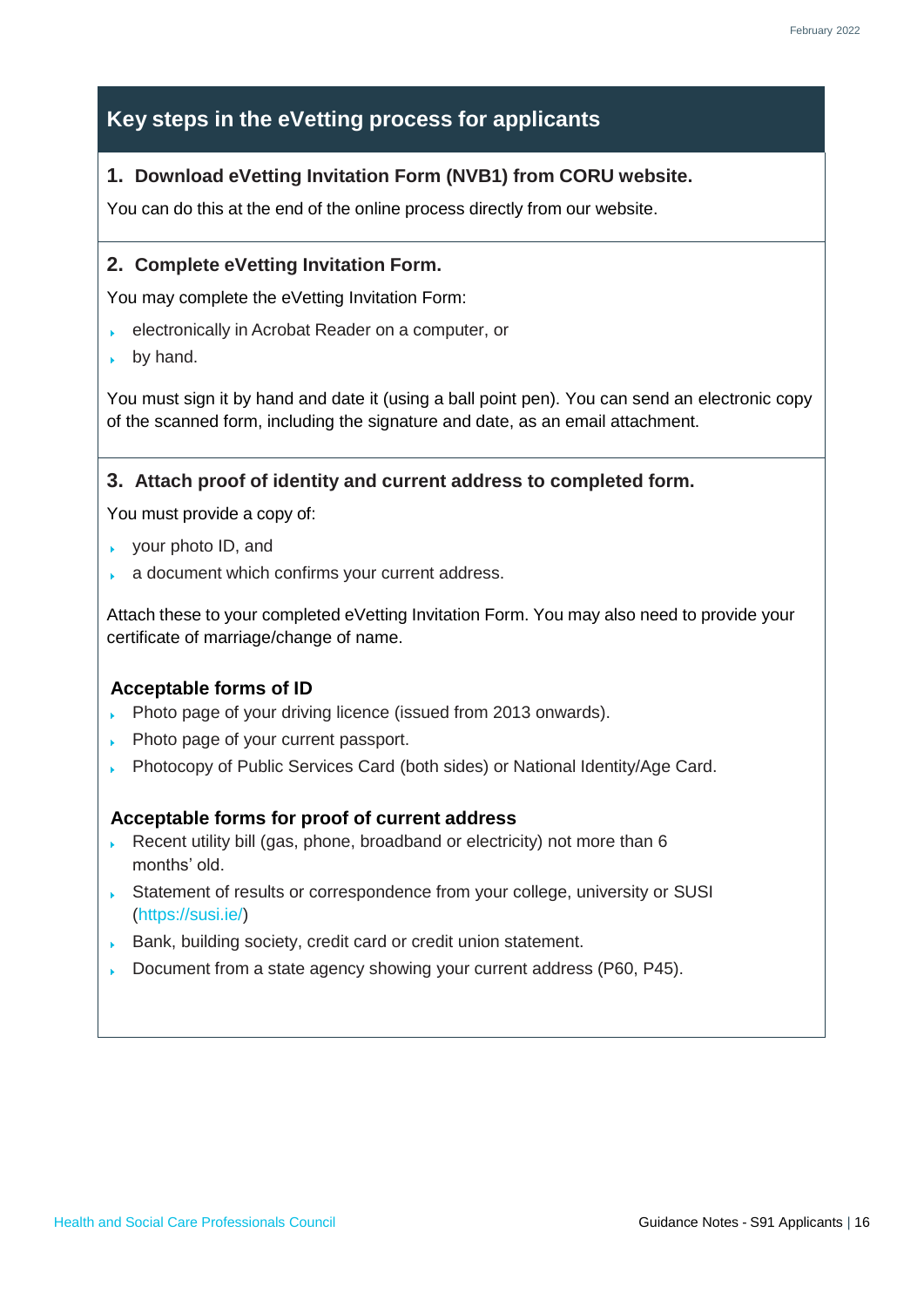## **Key steps in the eVetting process for applicants**

#### **4. Email the completed eVetting Invitation Form and attachments to CORU.**

#### **5. Within a week, you will receive an email inviting you to apply for vetting online.**

When we receive your eVetting Invitation Form, we will verify your application. If all is in order, we will enter your details on the National Vetting Bureau eVetting system. The eVetting system will then send you a link to the eVetting application form. This link is valid for 30 days.

#### **6. Follow the link in the email to complete the eVetting Application Form (NVB2) online.**

When you access the online Vetting Application Form, you can enter your details and the addresses at which you have lived since birth.

#### **7. We will email you to let you know when we have received the outcome of the eVetting.**

When you complete the eVetting application form online, we will then review it. We will submit it to the National Vetting Bureau to be processed. When the vetting result is returned to us, you will be emailed with confirmation of the completion of the process when the outcome is downloaded by our Liaison Person (a CORU staff member).

**We have a right to raise queries about anything that you may have not disclosed and about anything else arising as a result of vetting.**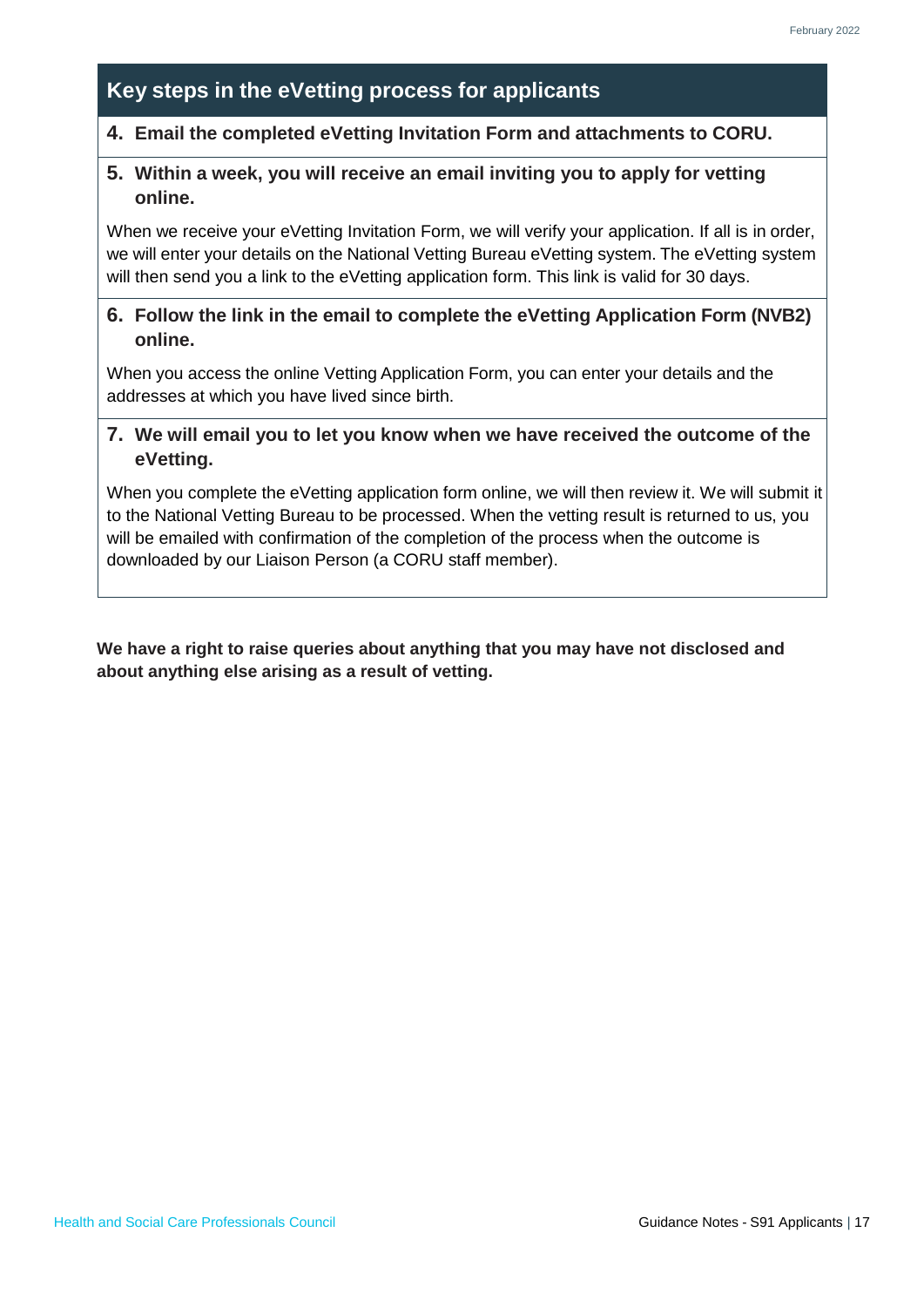# <span id="page-17-0"></span>**Certificate of Criminal Clearance**

If you have lived abroad for one year and one day, or longer, after the age of 18 (working or not), you must provide **a certified copy** (explained on page 5) of a Certificate of Criminal Clearance (also known as Police Clearance). You must give us one **for each country** where you have lived for one year and one day, or longer, with your application.

The Certificate of Criminal Clearance provided from that country can be no older than three months' old on the date of application. So, make sure that the Certificate of Criminal Clearance was issued within the three months of your online application for CORU registration, for example if you apply on 1 March 2022, your certificate of criminal clearance should be issued no later than 1 January 2022.

If you got police clearance for a country some time ago and have not returned to live in that country, you may submit a certified copy of that document.

If you don't already have a Certificate of Criminal Clearance, please contact the embassy or consulate for the relevant country for details on how to get one.

If you are unable to secure a Certificate of Criminal Clearance for a particular country,please contact us.

For more information, please visit our [website:](https://coru.ie/health-and-social-care-professionals/registration/registration-requirements/garda-vetting-and-police-clearance/police-clearance/)

[https://coru.ie/health-and-social-care-professionals/registration/registration](https://coru.ie/health-and-social-care-professionals/registration/registration-requirements/garda-vetting-and-police-clearance/police-clearance/)[requirements/garda-vetting-and-police-clearance/police-clearance/](https://coru.ie/health-and-social-care-professionals/registration/registration-requirements/garda-vetting-and-police-clearance/police-clearance/)

#### **Statutory Declaration**

A statutory declaration is a declaration of:

- $\sqrt{\ }$  knowledge
- circumstance
- fact.

You get this certified by going to:

- a solicitor with a practising certificate
- a Commissioner for Oaths
- a Peace Commissioner, or
- a Notary Public  $\mathbf{F}^{\text{max}}$

Your statutory declaration must be dated within six months of the date of your application. If the certifier does not have an official seal or stamp, then they must provide their full name and address in block capitals. You can download and complete the statutory declaration on page 5 of this document.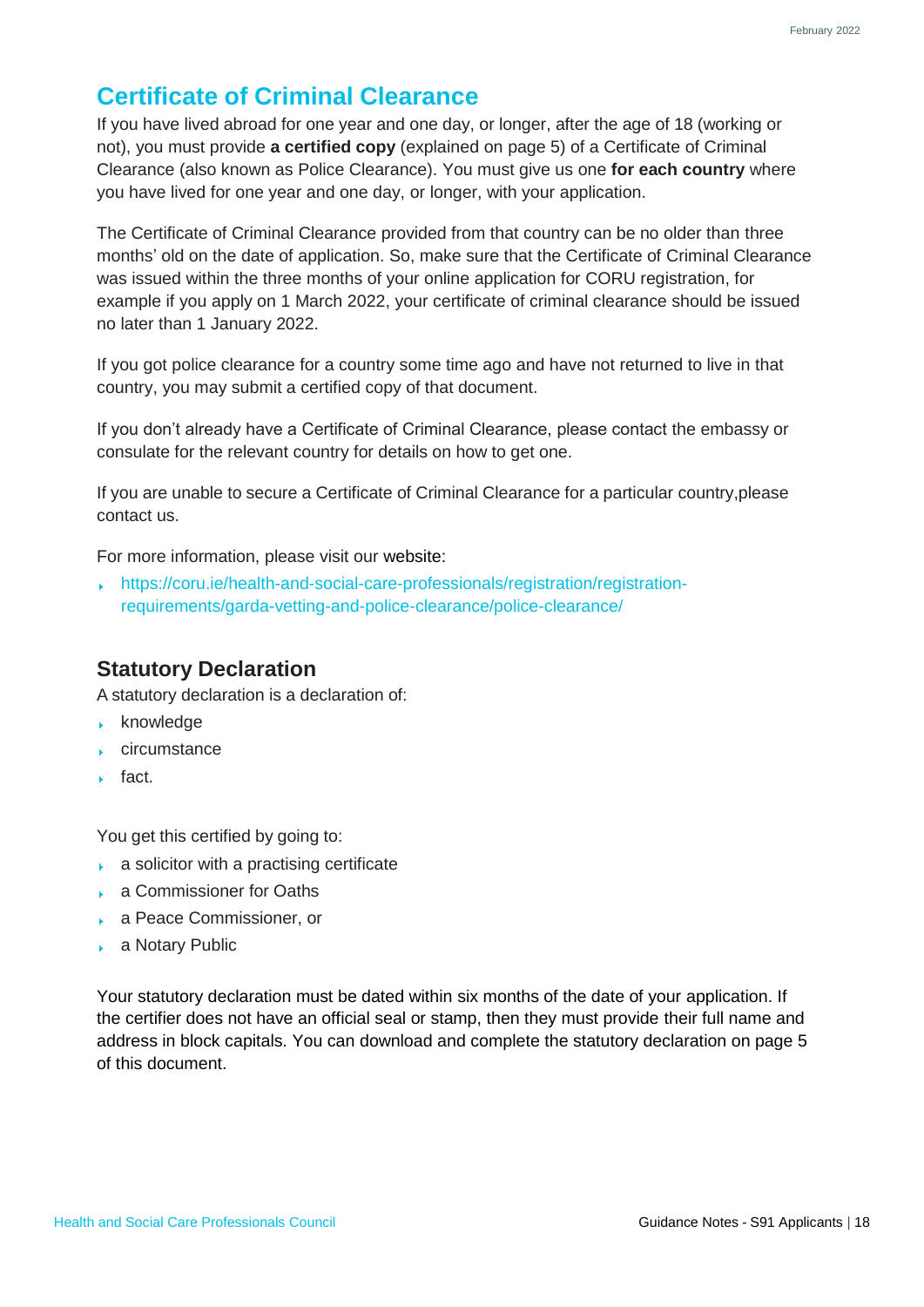#### **Please note**

We will only process your application if **you have signed** this declaration in the presence of a:

- Solicitor with a practising certificate k.
- Commissioner for Oaths
- Peace Commissioner, or
- Notary Public

You should make sure that you fully understand the declaration before signing it.

It is illegal to try and get your name entered on the Register by fraud. If you do this, you may be prosecuted**.**

You must print and complete this [statutory declaration form](https://coru.ie/files-registration/statutory-declaration.pdf) at the end of the online process and email it to us (**reminder**: you must physically sign the statutory declaration and send us a scanned copy).

<https://coru.ie/files-registration/statutory-declaration.pdf>

#### **Code of Professional Conduct and Ethics**

Each Registration Board has a Code of Professional Conduct and Ethics which applies to the profession. For details, please go to the website:

[www.coru.ie](http://www.coru.ie/)

You must adhere to the Code for your profession.

This means all applicants must declare that they have read, understood and will comply with the Code of Professional Conduct and Ethics for their profession. This is part of the statutory declaration which all applicants must submit.

# <span id="page-18-0"></span>**Paying the fee**

#### **Registration application fee and fee to stay registered**

The application fee is €100.

In later years the annual renewal fee (currently €100) will be due on the annual renewal date for your profession.

If you are added to the register before the annual renewal fee is due, you will have to pay the annual renewal fee.

The annual renewal dates for each profession and register can be found on our website:

<http://www.coru.ie/>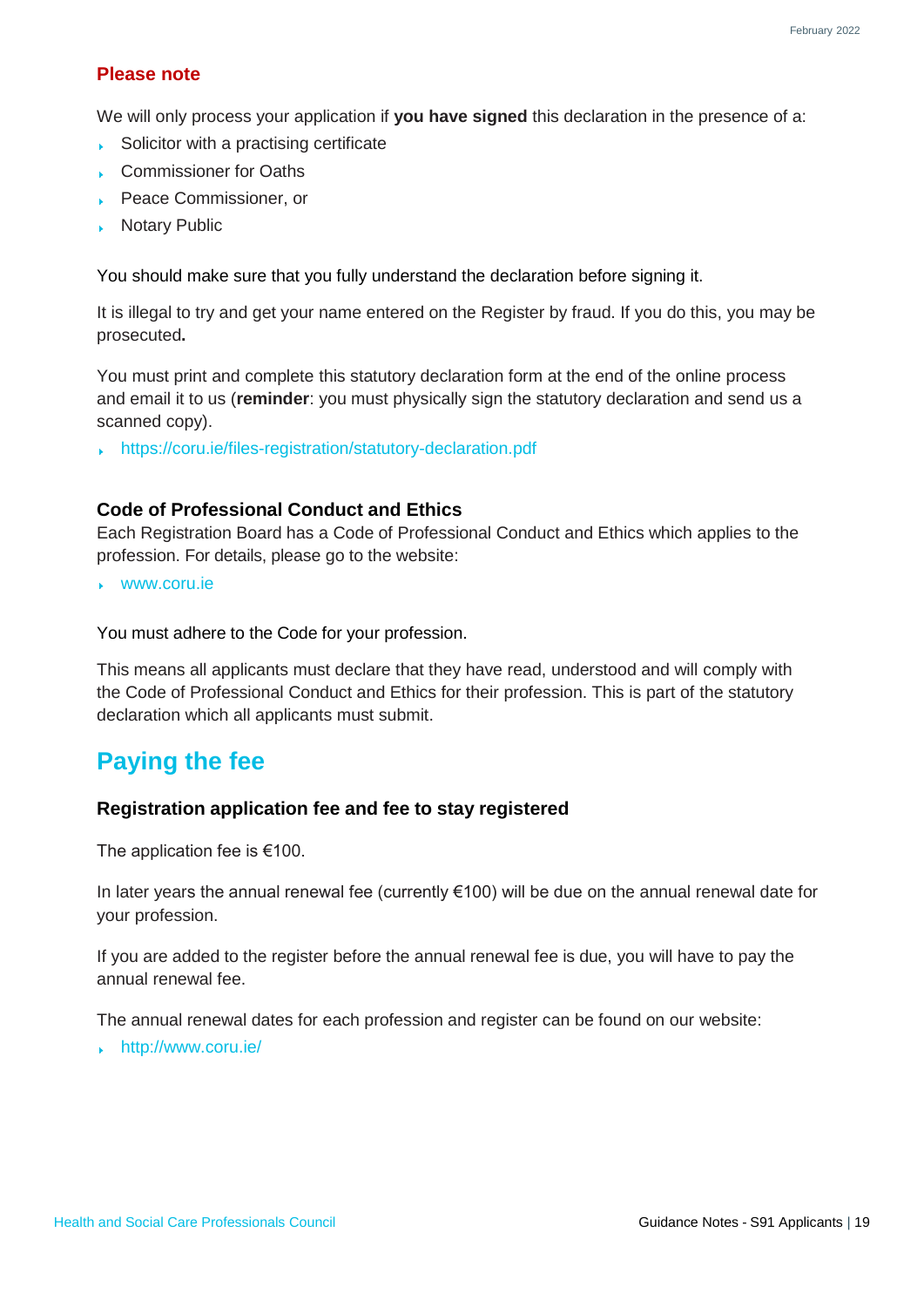For more information on the renewals process, please visit our Frequently Asked Questions section on our website:

[https://coru.ie/health-and-social-care-professionals/registration/registration-faqs/registration](https://coru.ie/health-and-social-care-professionals/registration/registration-faqs/registration-renewals-faqs/)[renewals-faqs/](https://coru.ie/health-and-social-care-professionals/registration/registration-faqs/registration-renewals-faqs/)

#### **Please note**

If your application is **not complete**, we will not process it until we receive the required forms and supporting documents by email.

#### <span id="page-19-0"></span>**What happens next?**

Once we receive your cover sheet, forms and supporting documents by email, we will check to see if you have included all the documents we need. If any documents are missing, you must provide it within 30 days of applying online.

We will check your application to make sure it is valid. If your eVetting Invitation Form is completed correctly we will enter it into the National Vetting Bureau (NVB) system. We may contact you to clarify information in your application.

When we have all the documents and the verification process has been completed, including vetting, we will bring your application to the **Registration Board for decision**.

The Registration Board may look for more information from you before deciding on your application. In addition, the Registration Board may look for information about you from other bodies. This includes equivalent bodies to CORU in the Republic of Ireland or other jurisdictions.

If the Registration Board is satisfied that you have met the criteria, it will grant you registration. Your name will be entered on to the register for your profession and you will be issued a Certificate of Registration.

## <span id="page-19-1"></span>**Closure of incomplete applications**

If you do not provide the documents within an appropriate timeframe, your application will be deemed withdrawn and shall be closed. If you wish to apply for registration after your application has been closed, you will need to make a new application and pay a new application fee.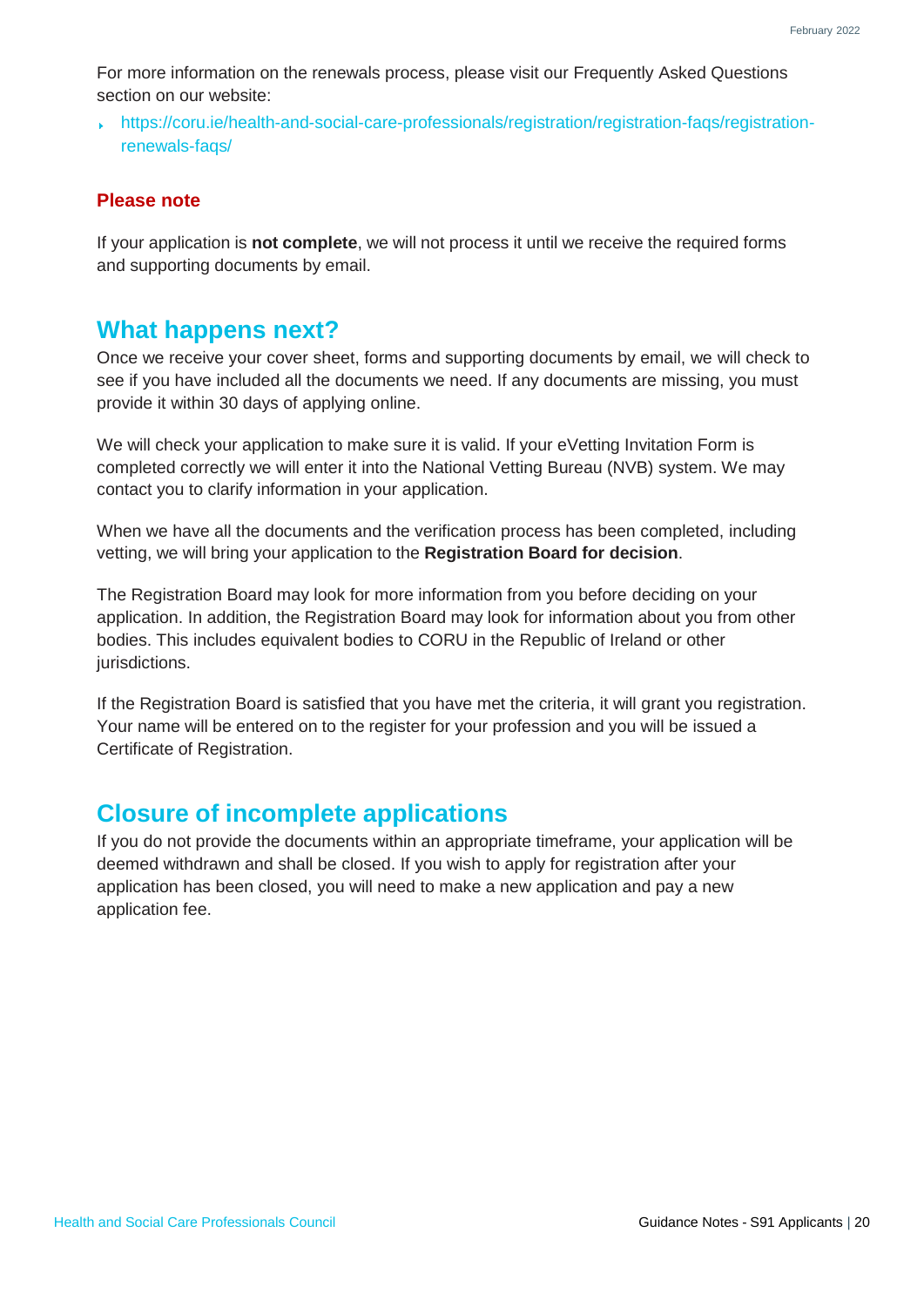# <span id="page-20-0"></span>**6. Section 91 applicants**

### **S91 applicants: who can apply?**

You can apply to register as an S91 applicant if during the 5-years before the register opened you had been practising your profession in the Republic of Ireland for at least 2 years. More information about the different criteria follows after this table.

You must also fit the criteria in **one** of the following from A to E.

#### **A) Qualification approved by by-law**

This is a qualification approved by the [Registration Board by-law:](https://coru.ie/health-and-social-care-professionals/education/approved-qualifications/)

[https://coru.ie/health-and-social-care-professionals/education/approved](https://coru.ie/health-and-social-care-professionals/education/approved-qualifications/)[qualifications/](https://coru.ie/health-and-social-care-professionals/education/approved-qualifications/)

If you hold an approved qualification you do not need to provide details of any other qualification with your application.

#### **B) Hold a Schedule 3 qualification**

Hold a Schedule 3 qualification listed for profession:

[https://coru.ie/health-and-social-care-professionals/registration/registration](https://coru.ie/health-and-social-care-professionals/registration/registration-requirements/approved-qualifications/schedule-3-qualifications/)[requirements/approved-qualifications/schedule-3-qualifications/](https://coru.ie/health-and-social-care-professionals/registration/registration-requirements/approved-qualifications/schedule-3-qualifications/)

This is a qualification listed in Schedule 3 of the Health and Social Care Professionals Act 2005 (as amended) for existing practitioners under Section 91. If you have one of the qualifications below you can apply to register with CORU during the 2-year (transitional) period after a Register opens.

If you hold a Schedule 3 qualification you do not need to provide details of any other qualification with your application.

#### **C) Letter of recognition or accreditation**

Have a letter of recognition or accreditation from the designated competent authority in the Republic of Ireland.

This is a qualification gained outside of the Republic of Ireland. It must have been recognised by:

- the Registration Board in CORU for your profession, or
- other designated Competent Authority in the Republic of Ireland under Council Directive 2005/36/EC.

You must enter the name of the Competent Authority and the date of the letter of recognition. If you hold a letter of recognition for an international qualification, you do not need to provide details of any other qualification with your application.

If you hold an international qualification in the profession and you do not have a letter of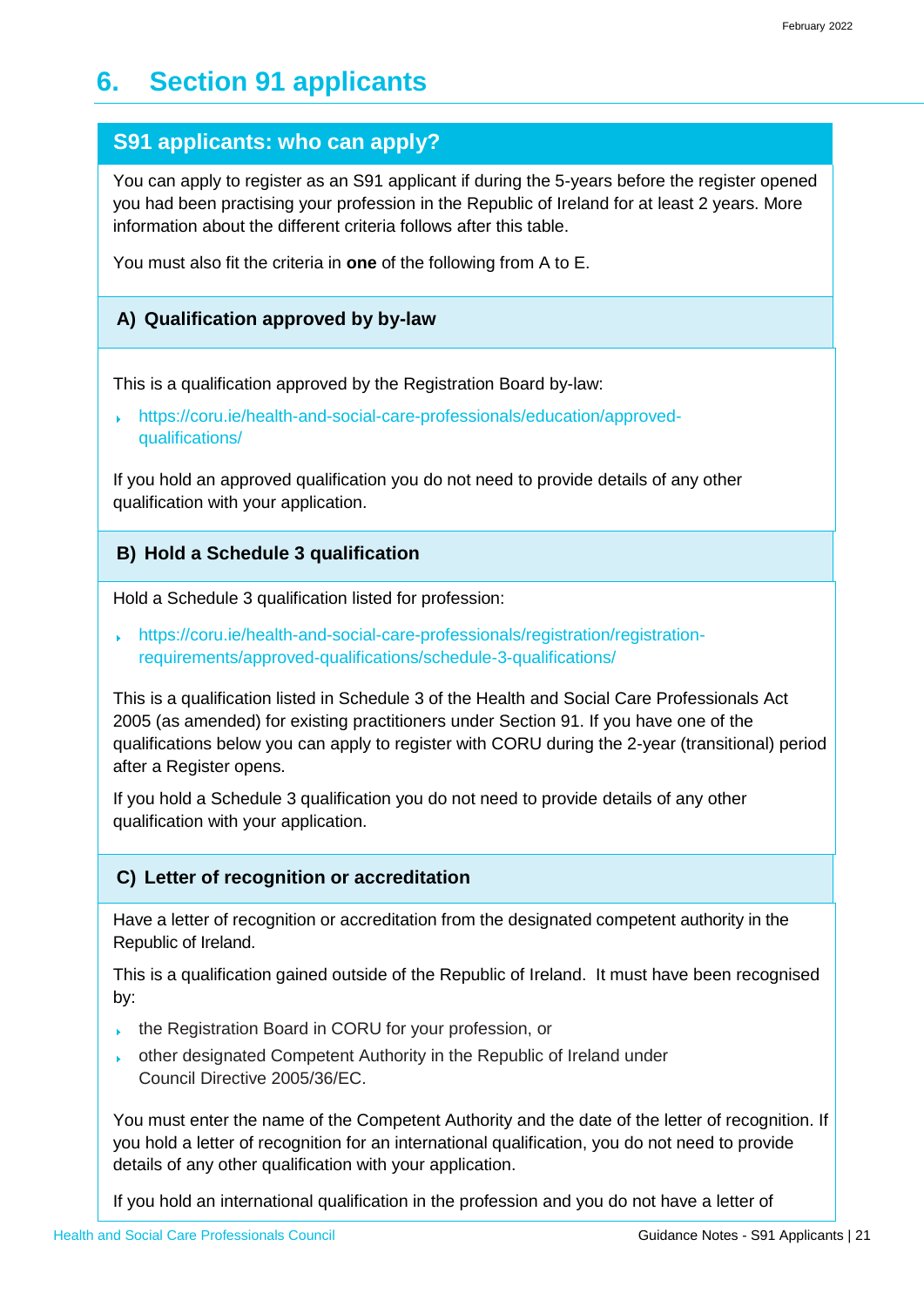#### **S91 applicants: who can apply?**

recognition, please contact:

[recognition@coru.ie](mailto:recognition@coru.ie)

#### **D) Other sufficiently relevant qualification**

Hold another qualification which may be considered by the Registration Board to be sufficiently relevant.

You may hold another qualification that the Registration Board considers sufficiently relevant to the profession and that meets a standard of proficiency corresponding to a Schedule 3 qualification.

If the Registration Board does not consider this qualification sufficient, you must complete an Assessment of Professional Competence.

#### **E) Are already working in your profession**

**Have been working in your profession without holding any of the above qualifications.**

If you meet the application requirements but have been working without holding an approved or equivalent qualification, you must complete an Assessment of Professional Competence arranged by CORU.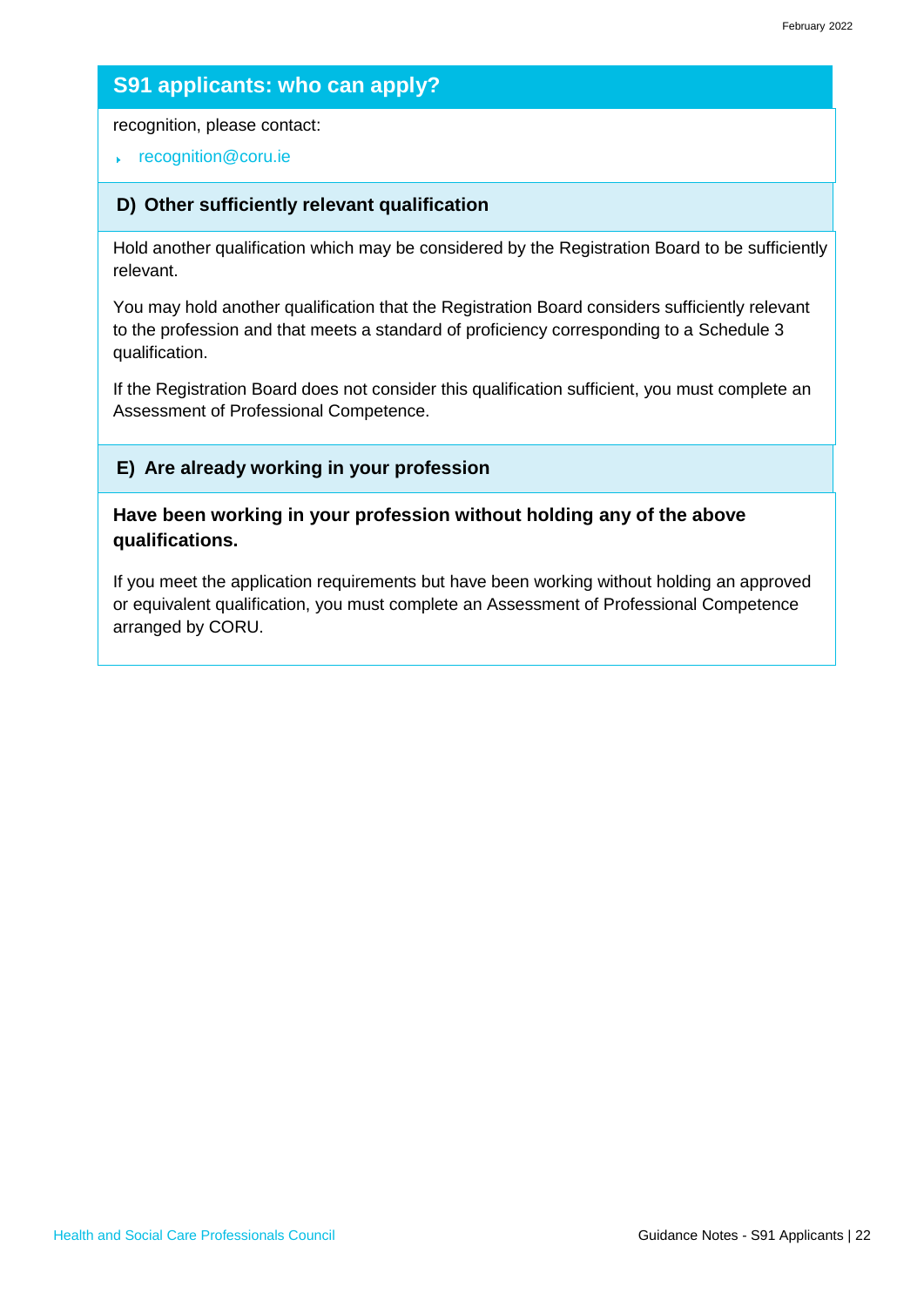# <span id="page-22-0"></span>**When can you apply?**

You can only make an S91 application during the 2-year transitional period (referred to as the grandparenting period) for your profession. This is the 2-years after the opening of the register. If you are unsure, please check our website at:

[https://www.coru.ie/health-and-social-care-professionals/registration/what-kind-of-applicant](https://www.coru.ie/health-and-social-care-professionals/registration/what-kind-of-applicant-am-i-/transitional-grandparenting-route-s91-/)[am-i-/transitional-grandparenting-route-s91-/](https://www.coru.ie/health-and-social-care-professionals/registration/what-kind-of-applicant-am-i-/transitional-grandparenting-route-s91-/)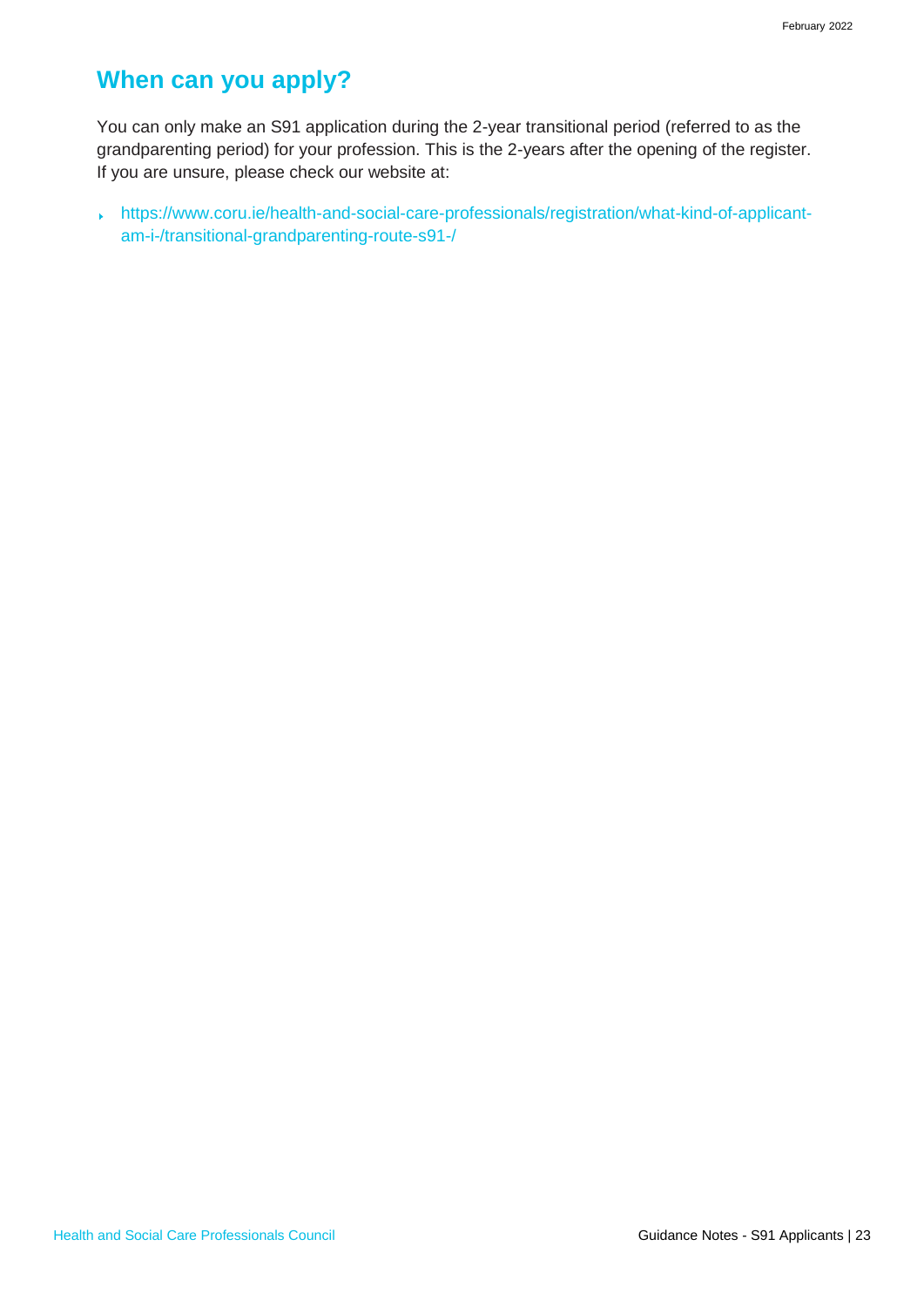# <span id="page-23-0"></span>**Supporting documents**

**Read the following table carefully and more details after it (include your details if you are a private practitioner). Email us the relevant documents within 30 days of completing the online process.**

| <b>Supporting documents S91 applicants must include</b>                                                                                                                                                                                               |             |  |  |
|-------------------------------------------------------------------------------------------------------------------------------------------------------------------------------------------------------------------------------------------------------|-------------|--|--|
| Application cover page.                                                                                                                                                                                                                               |             |  |  |
| <b>Certified copy of proof of identity</b><br>Current passport (photo page)<br>or                                                                                                                                                                     |             |  |  |
| New Irish Driving Licence (issued since 2013)<br>or                                                                                                                                                                                                   |             |  |  |
| Public Services Card (as issued by the Department of Social<br>Protection – copy front and back of the card).                                                                                                                                         |             |  |  |
| Read more details about proof of identity on page 7.                                                                                                                                                                                                  |             |  |  |
| Certified copy of evidence of any change of name if applicable.                                                                                                                                                                                       |             |  |  |
| Certified copy of qualification certificate(s) if applicable<br>Please note that where your qualification title is in Latin or the full title is not stated<br>in your certificate, you must also send us a certified copy of an academic transcript. |             |  |  |
| <b>Completed and signed eVetting Invitation Form (NVB1)</b><br>You must also send us the subsequent online eVetting application.                                                                                                                      |             |  |  |
| Certified copy of certificate(s) of Criminal Clearance<br>You must give us one for each country outside of Ireland where you lived for one<br>year and one day or longer from the age of 18 years.                                                    |             |  |  |
| Scans of 2 passport size photographs<br>Read more details about passport size photographs on page 7                                                                                                                                                   |             |  |  |
| Stamped and signed proof of professional practice form<br>This must be stamped by your line manager or HR department.                                                                                                                                 |             |  |  |
| Additional information in support of your application if applicable.                                                                                                                                                                                  | If relevant |  |  |
| Statutory declaration signed under oath.                                                                                                                                                                                                              |             |  |  |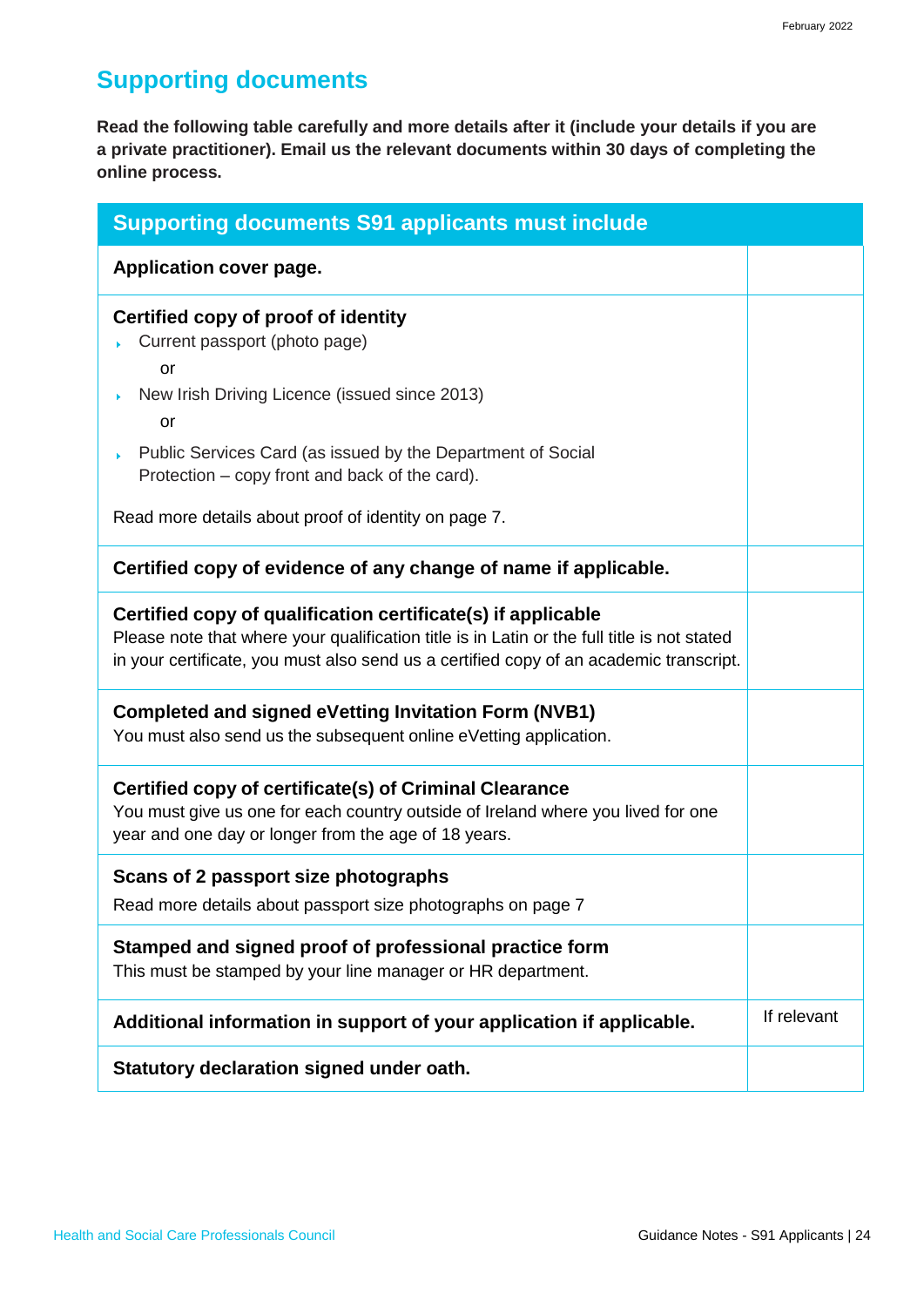#### **Please note: you must include 'certified copies' of documents**

You must get the documents you submit certified (checked and stamped) by:

- $\bullet$  a solicitor with a practising certificate
- a Commissioner for Oaths
- a Peace Commissioner, or
- a Notary Public

This will show that the documents you submit are true copies of the originals.

This means that you will have to show the **original** documents to one of the above. They must include their stamp on the copies to show they have been certified. If the certifier does not have an official seal or stamp, then they must provide a signature and full name and address in block capitals.

You may be submitting a qualification certificate, or academic transcript, or both. If so, the registrar (or someone authorised by the registrar) of the university or educational institution that granted the qualification may certify the document as a true copy of the original.

# <span id="page-24-0"></span>**Proof of professional practice**

You must provide evidence that you were practising your profession in the Republic of Ireland for at least 2 years during the 5 years before the opening of the register.

A Proof of **Professional Practice Form** for **each** employment that made up the 2 years must be completed by a:

- **Ine manager**
- supervisor, or
- **human resources (HR) manager.**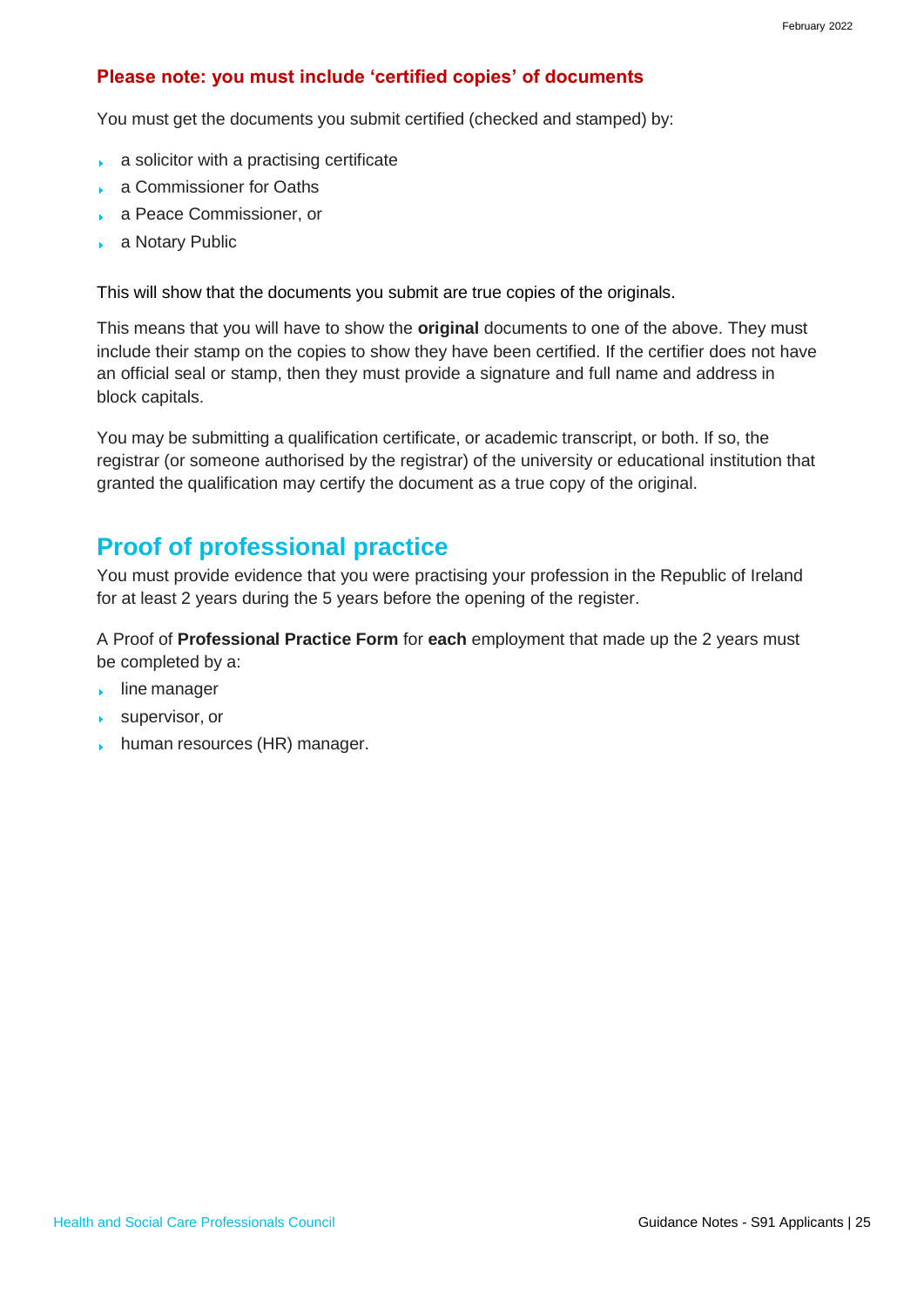#### **Please note**

**Engagement in the practice of the profession** may also include those in management, education and research directly related to the profession as set out in the Registration Board's policy.

You may only apply under Section 91 if you have 2 years' practice in the Republic of Ireland in the relevant 5-year period. Please refer to the Section 38 Guidance Notes document if this does not apply to you.

The purpose of the proof-of-professional-practice form is to verify that you were working in the profession during the relevant period. You must print this form at the end of the online process.

You should get this completed, signed and stamped by the relevant organisation and get it back from them before you submit it by email to CORU. We may contact your current or previous employers to confirm some or all of the information provided.

## <span id="page-25-0"></span>**Private practice**

If you have been self-employed in the 5 years up to the opening of the register, you must provide evidence to show you were working in the profession for at least 2 years during the relevant 5 years.

Please see the table on the following page outlining documents required for applicants that are engaged in private practice.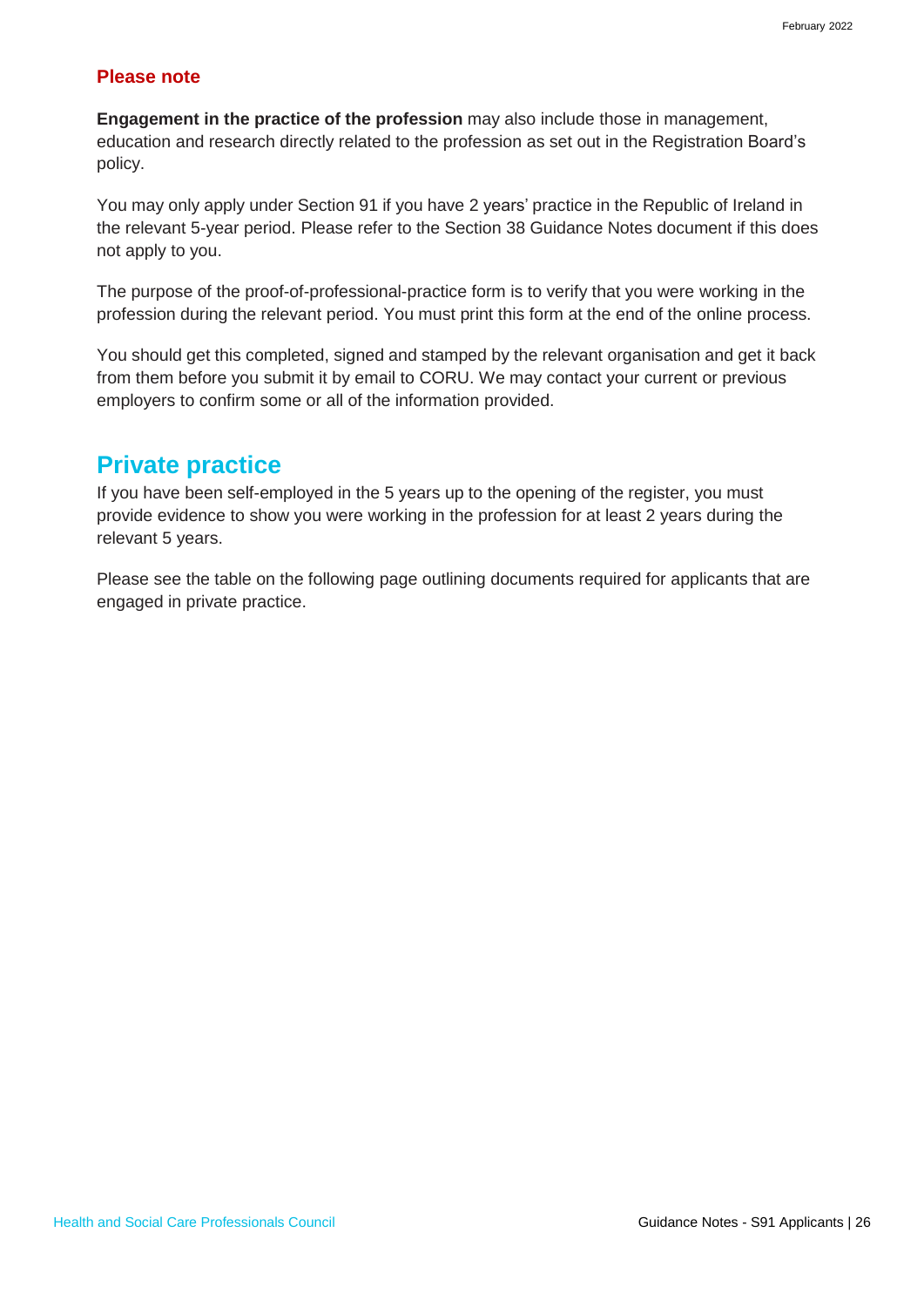#### **Supporting documents S91 applicants in private practice must provide**

Private practitioners must **also** provide the following documents to satisfy the Registration Board about their private practice in the Republic of Ireland during the relevant period.

#### **1. A self-declaration**

This must be on your own headed paper regarding your private practice. Please provide enough details for the Board to consider including:

- start date
- **business address**
- the range of services that you provided.

#### **And 2) Proof of current professional indemnity insurance**

This must present your name or business name.

You only need to provide the summary of cover, not the full policy.

#### **And 3) Proof of the provision of services to clients or service users**

This must include either A or B.

A. At least 2 documents (invoices, receipts or letters) from service users (individuals or organisations) confirming the provision of services (in the relevant time period).

**Note**: please redact (black out) any third-party personal information before sending the documents to us.

**Or**

B. Proof of contracts (at least one contract) for service in the profession (to other organisations) (in the relevant period).

#### **And 4) Two items of proof from items A to F below (related to the relevant period)**

#### **Please note**

Two documents under one item below **is not** enough.

#### **A. Copy of trading accounts**

This should include the relevant statement pages that show the:

- **name of the company**
- address
- date to which the statements relate.

You may wish to redact (black out) certain financial information.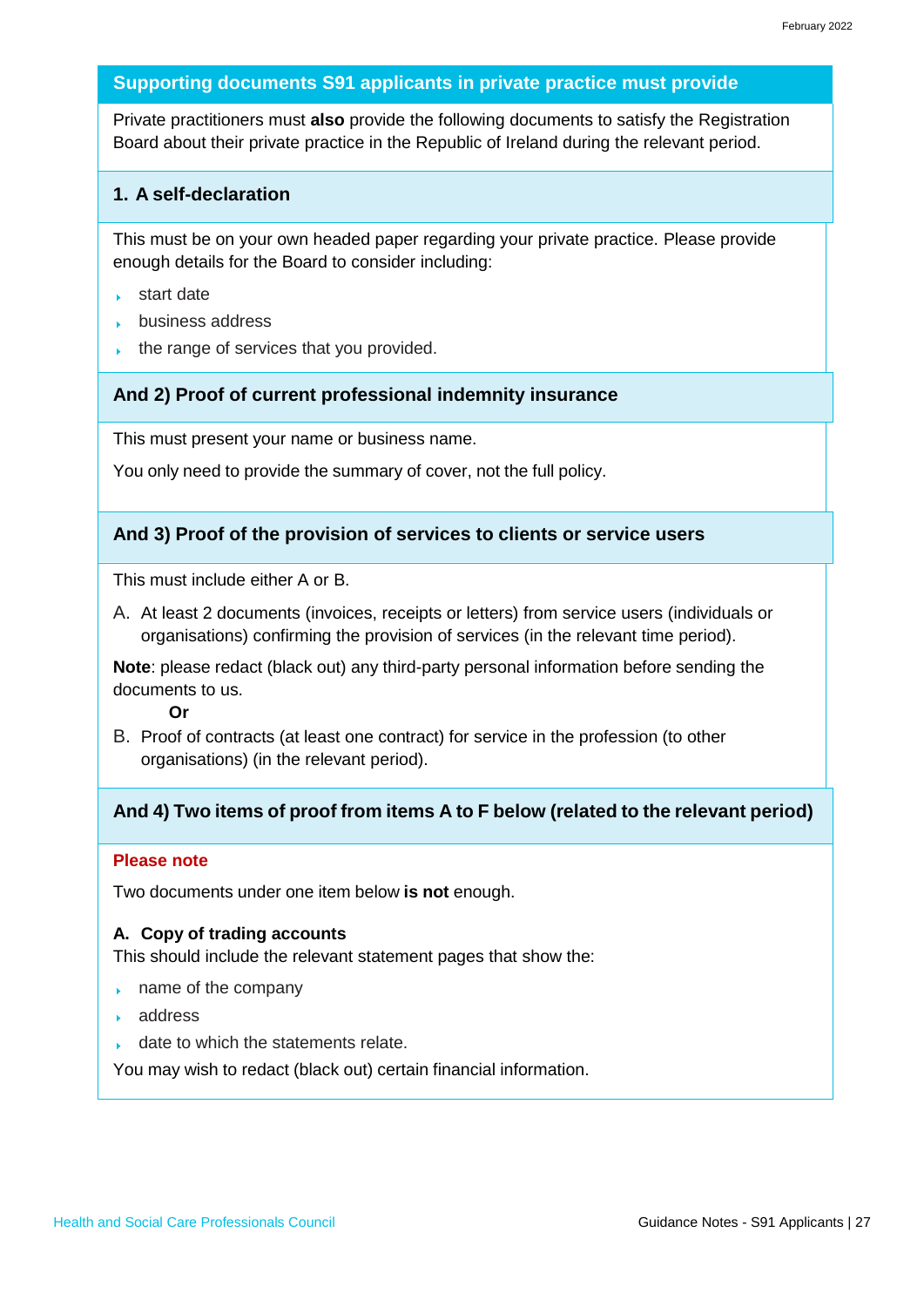#### **Supporting documents S91 applicants in private practice must provide**

# **B. Proof of operational business address**

This could be:

- **Company Registration Office/Revenue records**
- utility/services bills ¥
- bank statements.

They must include the name of your business.

You may wish to redact (black out) certain financial information.

#### **C. Proof of membership of a professional body relevant to the profession.**

**D. Evidence of continuous professional development relevant to the profession in the past 5 years**

#### **Please note**

Manual handling and occupational first aid programmes are not enough.

#### **E. Promotional materials for private practice**

These may include:

- leaflets
- websites
- advertisements
- **promotional features in magazines.**

#### **F. Publications by the applicant**

These may be peer-reviewed or otherwise and must be relevant to the profession. Peers can be health professionals in your area.

#### **Please note**

CORU may check the documentation provided.

A Registration Board may decide to ask for more information or documents from the applicant, so it is satisfied that you have met the professional practice requirements.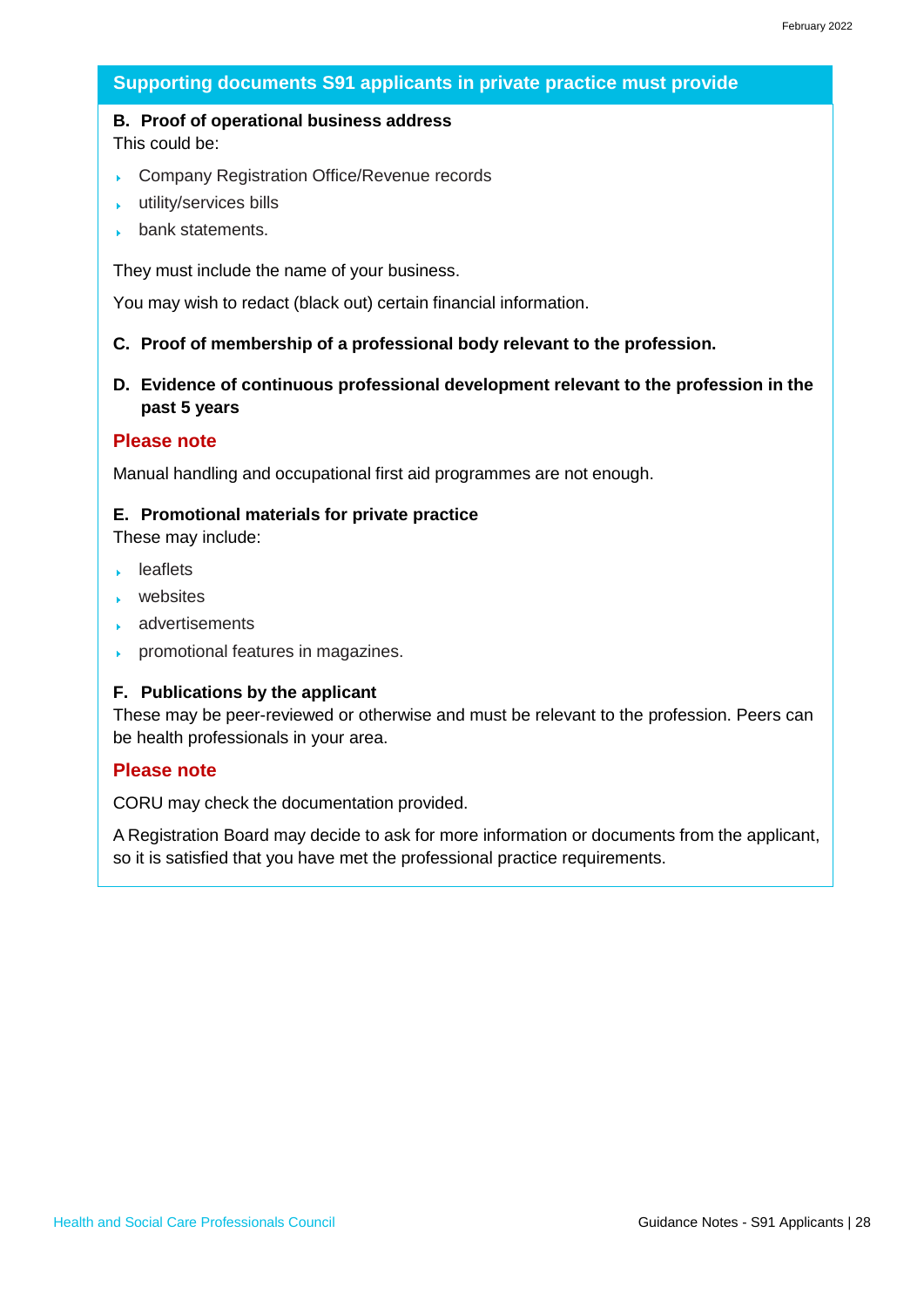# <span id="page-28-0"></span>**Career history**

You will fill out your career history details on the online system. You need to create a new employment record for each employment. The most relevant employment to your application for registration is your employment either directly before or at the time of application.

#### **Career history**

We may use the information you provide to verify your details. You must give both:

- $\rightarrow$  brief details (if available) of your current employment
- $\rightarrow$  proof of 2 years' professional practice in the 5 years before the date of opening of the register.

#### **Professional practice**

Existing practitioners must use the career history section to show they have been working in the profession in the Republic of Ireland for at least 2 years in the 5 years before the opening of the register for the profession in the Republic of Ireland.

Please use the space available to describe:

- your main duties and responsibilities
- examples of the kind of work you typically carry or carried out every day.

#### **'Engaged in the practice of the profession'**

You can also register if you are in a management, education or research role and even if you do not have direst public contact. They must also be able to show how they have used best practice through actions and knowledge.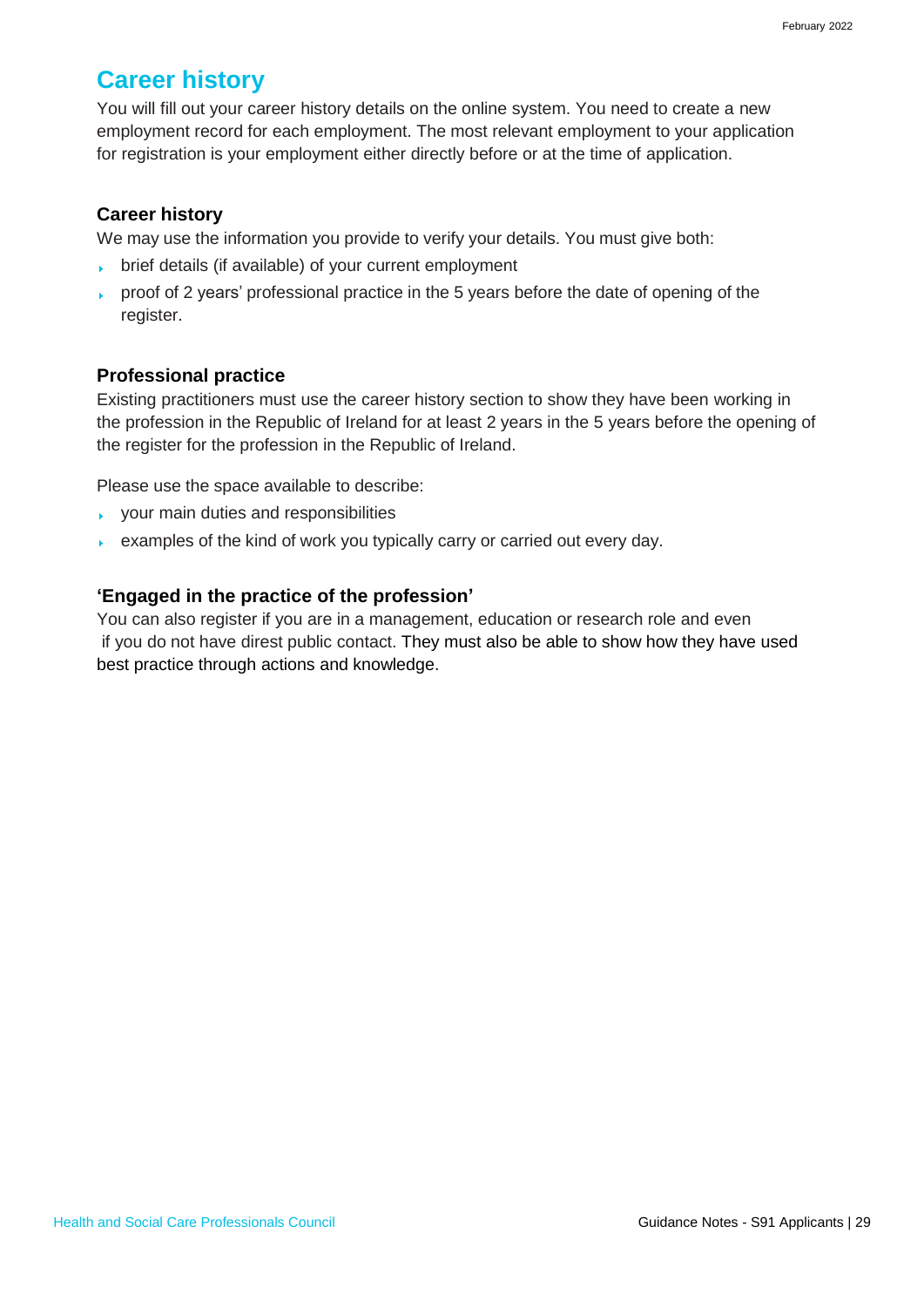#### **Important note for S91 (transition or grandparenting) applicants**

Before we accept that you have submitted an application under transitional or grandparenting arrangements (section 91), you must have:

- paid the application fee
- completed and submitted the online application form.  $\mathbf{F}^{\pm}$

You must have done this on or before the stated deadline for your profession.

Partly completed S91 applications that have been started on the online application system (but have not been submitted) will be removed from the system immediately after the application deadline has passed. This means they cannot be submitted to CORU after the transitional period has closed.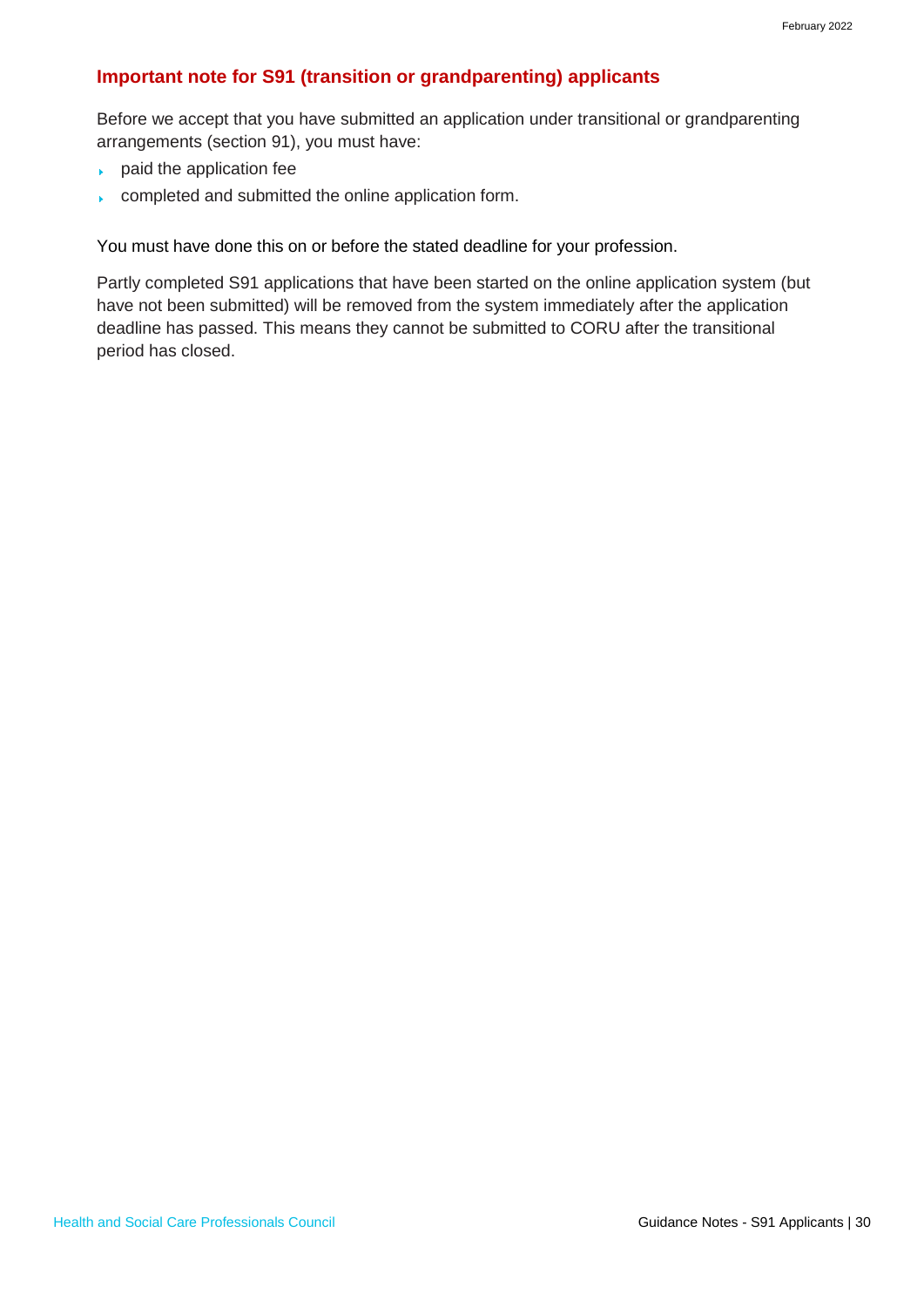# <span id="page-30-0"></span> **Glossary**

#### **Approved qualifications rules (by-law)**

Legislation governing the approved qualifications needed to register for a specific profession. Each profession has their own relevant by-laws.

#### **Board**

This refers to the registration board for the relevant profession.

#### **Certifier**

The person who has verified the credibility of your documentation. Please refer to the list of approved ways to get certification that are detailed in this document on page 5.

#### **Commissioner for Oaths**

A Commissioner for Oaths is someone who is authorised to verify:

- **affidavits (sworn written statements that carry factual information and details)**
- statutory declarations (defined below)
- **b** other legal documents.

#### **eVetting Invitation Form**

The form that will be sent to you during the registration process. Once completed, we will send the form to the National Vetting Bureau to check for a criminal record.

#### **Garda vetting**

Garda vetting is a criminal background check completed by the National Vetting Bureau in the Republic of Ireland. A vetting application is submitted to them during the registration process. They will check to see if an applicant has a criminal record.

#### **Peace Commissioner**

A Peace Commissioner is an honorary appointment made by the Minister for Justice under [Section 88 of the Courts of Justice Act 1924:](http://www.irishstatutebook.ie/%20eli/1924/act/10/section/88/enacted/en/html#sec88)

[http://www.irishstatutebook.ie/ eli/1924/act/10/section/88/enacted/en/html#sec88](https://www.irishstatutebook.ie/eli/1924/act/10/section/88/enacted/en/html)

They are primarily responsible for:

- **taking statutory declarations**
- $\rightarrow$  witnessing signatures on documents required by various authorities
- signing certificates and orders under various Acts.

#### **Certificate of Criminal Clearance (also known as Police Clearance)**

A document issued by An Garda Siochána (the Irish police force) or a police force outside of Ireland that includes background information in relation to you. The certificate will include information like your:

- name
- address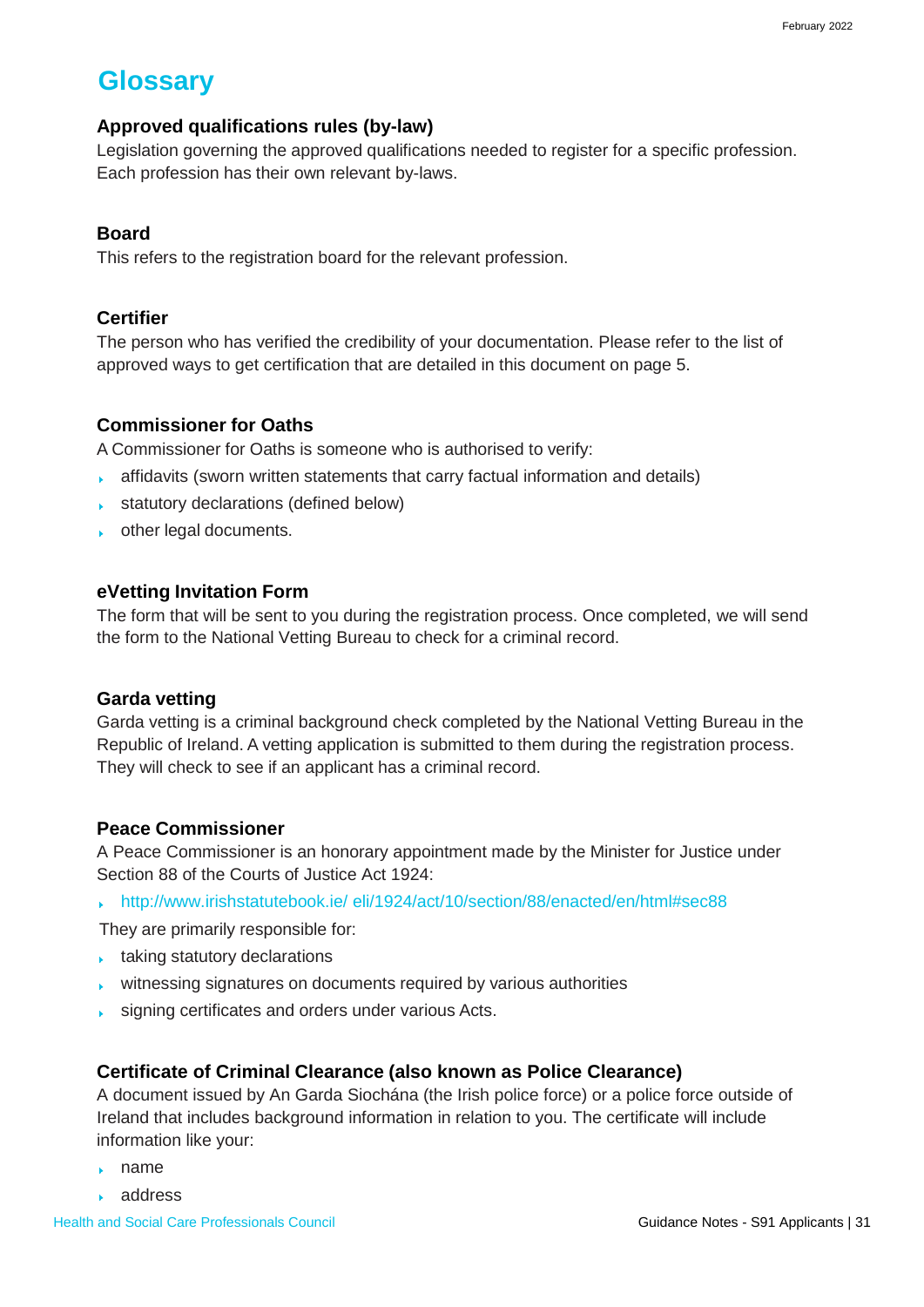- date of birth
- **any criminal record.**

#### **Recognition**

Professional qualifications awarded outside the State are assessed through a process of 'recognition'. This involves comparing qualifications with accredited Irish qualifications.

#### **Registration**

The process of adding a person's name to the register. This allows them to use one of the designated professional titles

#### **Return to practise**

If you have not been working in the profession for a period of time, going back to work in the profession is called 'return to practise'. This term is used during the registration process. The details will be specified to the applicant.

#### **Statutory declaration**

A statutory declaration is a written statement that a person swears, affirms or declares is true. This is done in the presence of an authorised witness, usually:

- $\bullet$  a solicitor with a practising certificate
- a Commissioner for Oaths
- a Peace Commissioner, or
- a Notary Public

#### **Notary Public**

Notary Publics are public officers constituted by law, and they are generally solicitors. You can find them using their [public register:](https://www.notarypublic.ie/)

[https://www.notarypublic.ie/](http://www.notarypublic.ie/))

#### **Verification process**

Once we receive an application, we check it to make sure it complies with our requirements.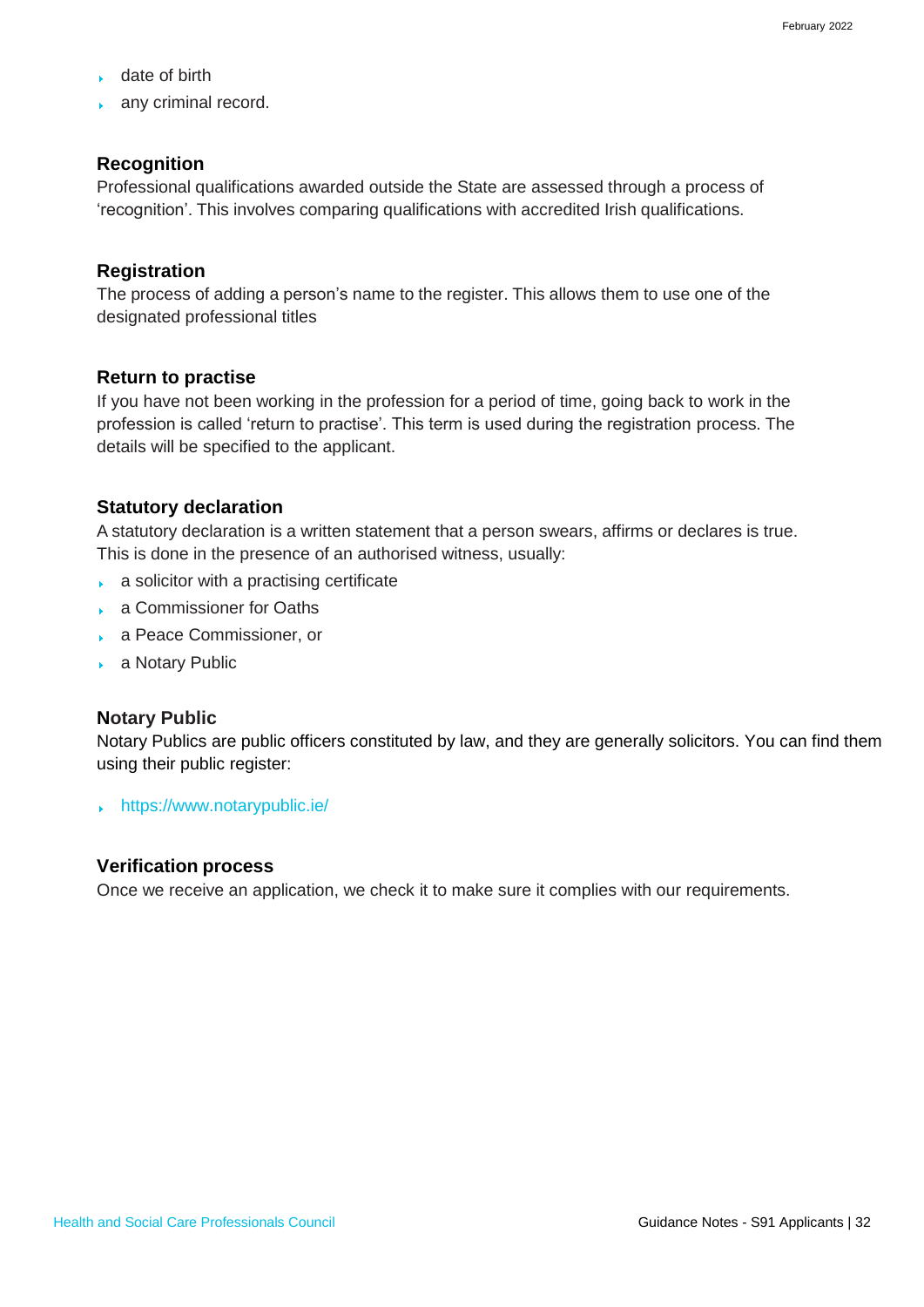# <span id="page-32-0"></span> **Useful contacts**

#### **Citizens Information**

Website:

[https://www.citizensinformation.ie/](http://www.citizensinformation.ie/)

#### Phone:

0761 07 4000

#### **Health Service Executive (HSE)**

Website:

[https://www.](http://www.hse.ie/)hse.ie/

#### Phone:

1800 700 700

#### or from outside Ireland

00 353 1 240 8787.

#### **National Vetting Bureau**

Website:

<https://vetting.garda.ie/>

#### **Peace Commissioner**

Website:

[http://www.justice.ie/en/JELR/Pages/Peace\\_commissioners](http://www.justice.ie/en/JELR/Pages/Peace_commissioners)

#### **Professional bodies**

For list of professional bodies please visit the HSE website:

<https://www.hse.ie/>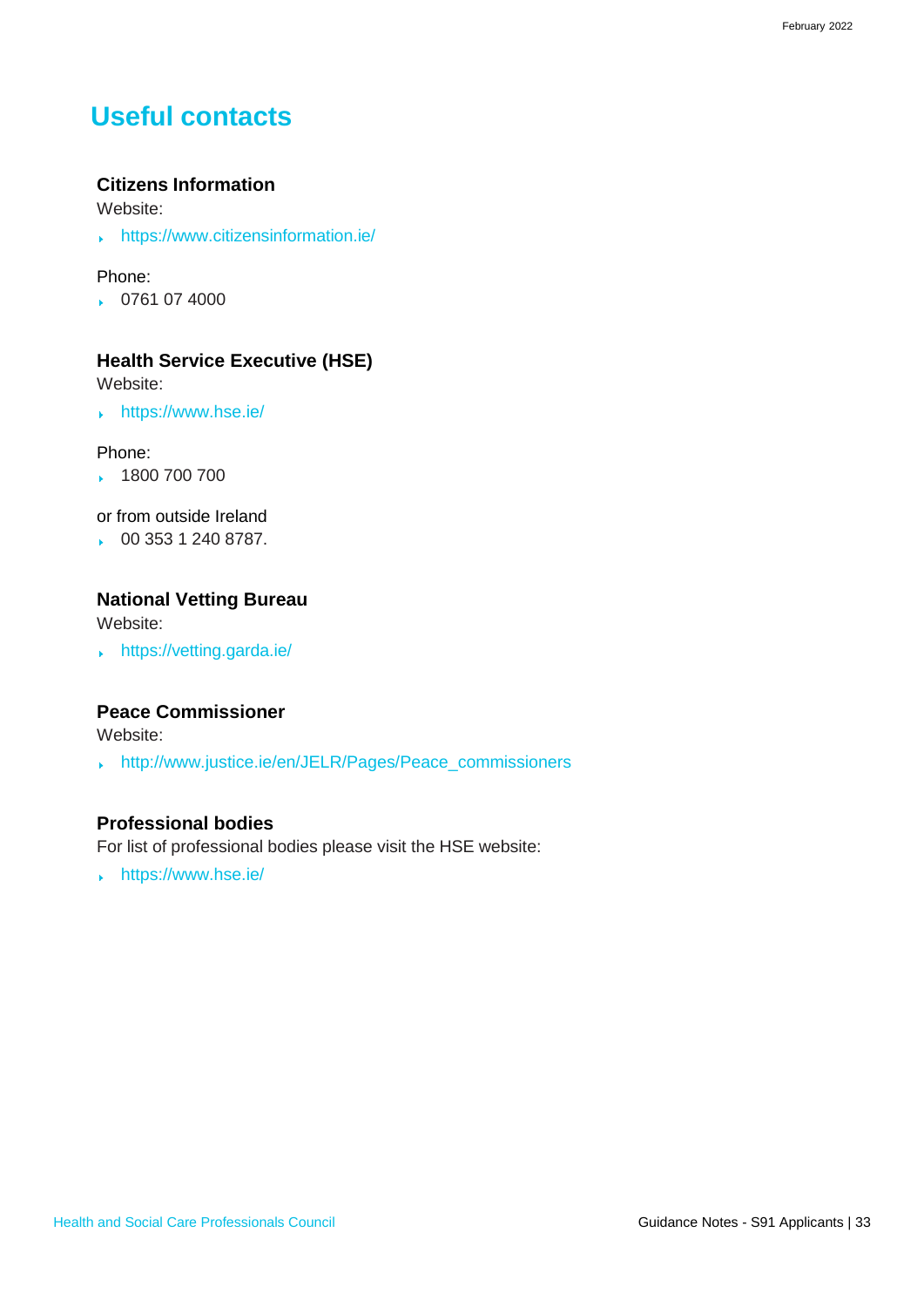# **Please contact us if you have any questions**

We hope these guidance notes have been helpful. If you have a question or a technical difficulty, please contact us, by email:

[registration@coru.ie](mailto:registration@coru.ie)

#### Phone:

 $\cdot$  01 293 3160.